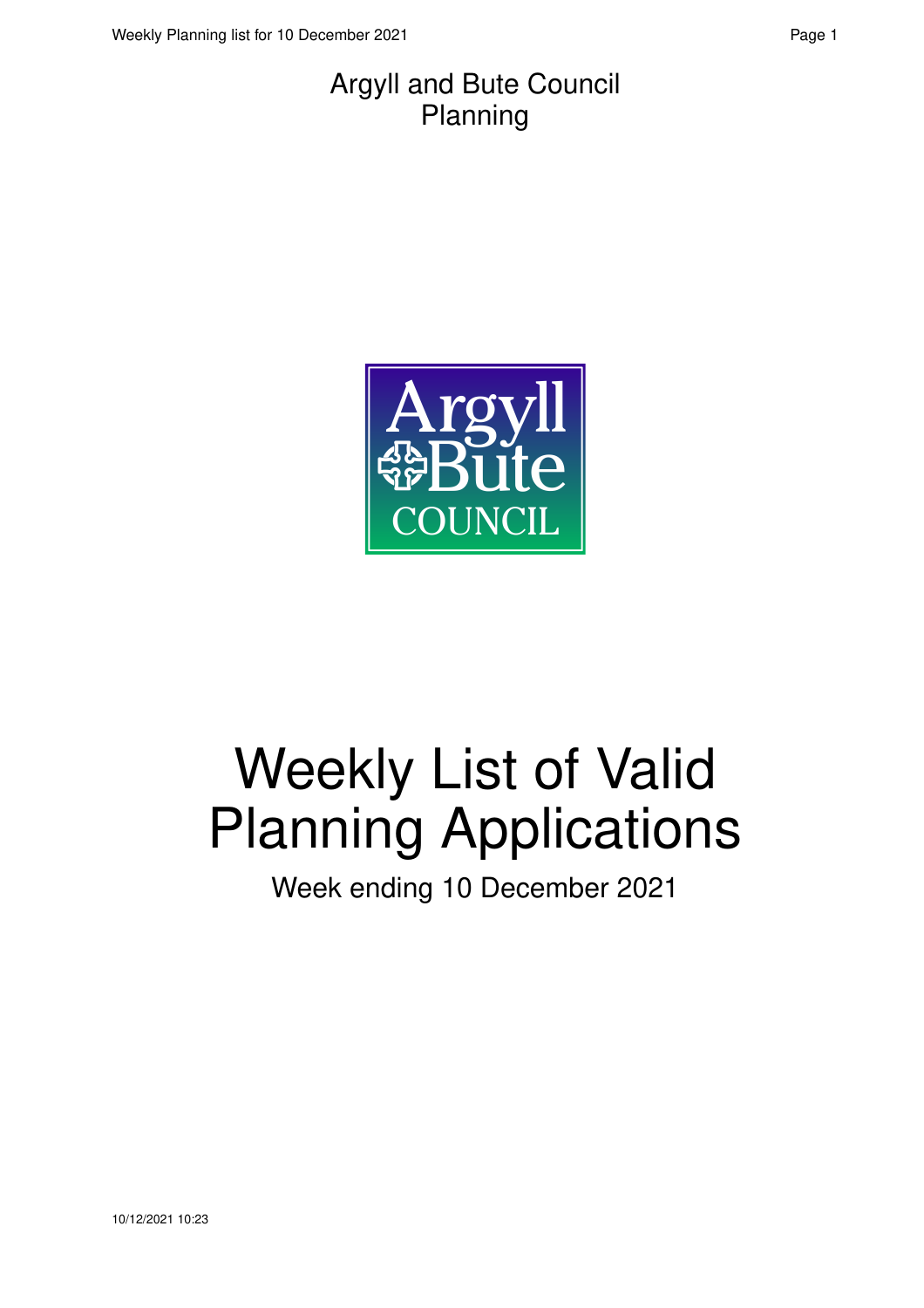### **Bute and Cowal**

| <b>Reference:</b>                                              | 21/01261/LIB                                                                                                                                                                                                                                                                                                                                     | Officer:<br>Telephone: | <b>Steven Gove</b><br>01546 605518 |
|----------------------------------------------------------------|--------------------------------------------------------------------------------------------------------------------------------------------------------------------------------------------------------------------------------------------------------------------------------------------------------------------------------------------------|------------------------|------------------------------------|
| <b>Ward Details:</b><br><b>Community Council:</b><br>Proposal: | 08 - Isle Of Bute<br><b>Bute Community Council</b><br>External alterations to form en-suite bedroom and living space<br>within the existing roof void, installation of access stairs, forma-<br>tion of 2no terraces and installation of rooflights. Refurbish the<br>existing roof finish with slates and lead flashings to match exist-<br>ing |                        |                                    |
| Location:                                                      | Upper Flat, 14 Crichton Road, Rothesay, Isle Of Bute, Argyll<br>And Bute, PA20 9JR                                                                                                                                                                                                                                                               |                        |                                    |
| <b>Applicant:</b>                                              | Ms Polly Galita<br>Upper Flat, 14 Crichton Road, Rothesay, Isle Of Bute, Argyll<br>And Bute, PA20 9JR                                                                                                                                                                                                                                            |                        |                                    |
| Agent:                                                         | Marek Wiszniewski<br>62 Braehead, Lochwinnoch, PA12 4AS                                                                                                                                                                                                                                                                                          |                        |                                    |
| <b>Development Type:</b><br><b>Grid Ref:</b>                   | N14 - Listed bldg + con area consents<br>209858 - 665233                                                                                                                                                                                                                                                                                         |                        |                                    |
| Reference:                                                     | 21/01310/PP                                                                                                                                                                                                                                                                                                                                      | Officer:<br>Telephone: | <b>Steven Gove</b><br>01546 605518 |
| <b>Ward Details:</b><br><b>Community Council:</b>              | 08 - Isle Of Bute<br><b>Bute Community Council</b>                                                                                                                                                                                                                                                                                               |                        |                                    |
| Proposal:                                                      | External alterations to form en-suite bedroom and living space<br>within the existing roof void, installation of access stairs, forma-<br>tion of 2no terraces and installation of rooflights. Refurbish the<br>existing roof finish with slates and lead flashings to match exist-<br>ing                                                       |                        |                                    |
| Location:                                                      | Upper Flat, 14 Crichton Road, Rothesay, Isle Of Bute, Argyll<br>And Bute, PA20 9JR                                                                                                                                                                                                                                                               |                        |                                    |
| Applicant:                                                     | Ms Polly Galita<br>Upper Flat, 14 Crichton Road, Rothesay, Isle Of Bute, Argyll<br>And Bute, PA20 9JR                                                                                                                                                                                                                                            |                        |                                    |
| Agent:                                                         | Marek Wiszniewski<br>62 Braehead, Lochwinnoch, PA12 4AS                                                                                                                                                                                                                                                                                          |                        |                                    |
| <b>Development Type:</b><br><b>Grid Ref:</b>                   | N01 - Householder developments<br>209858 - 665233                                                                                                                                                                                                                                                                                                |                        |                                    |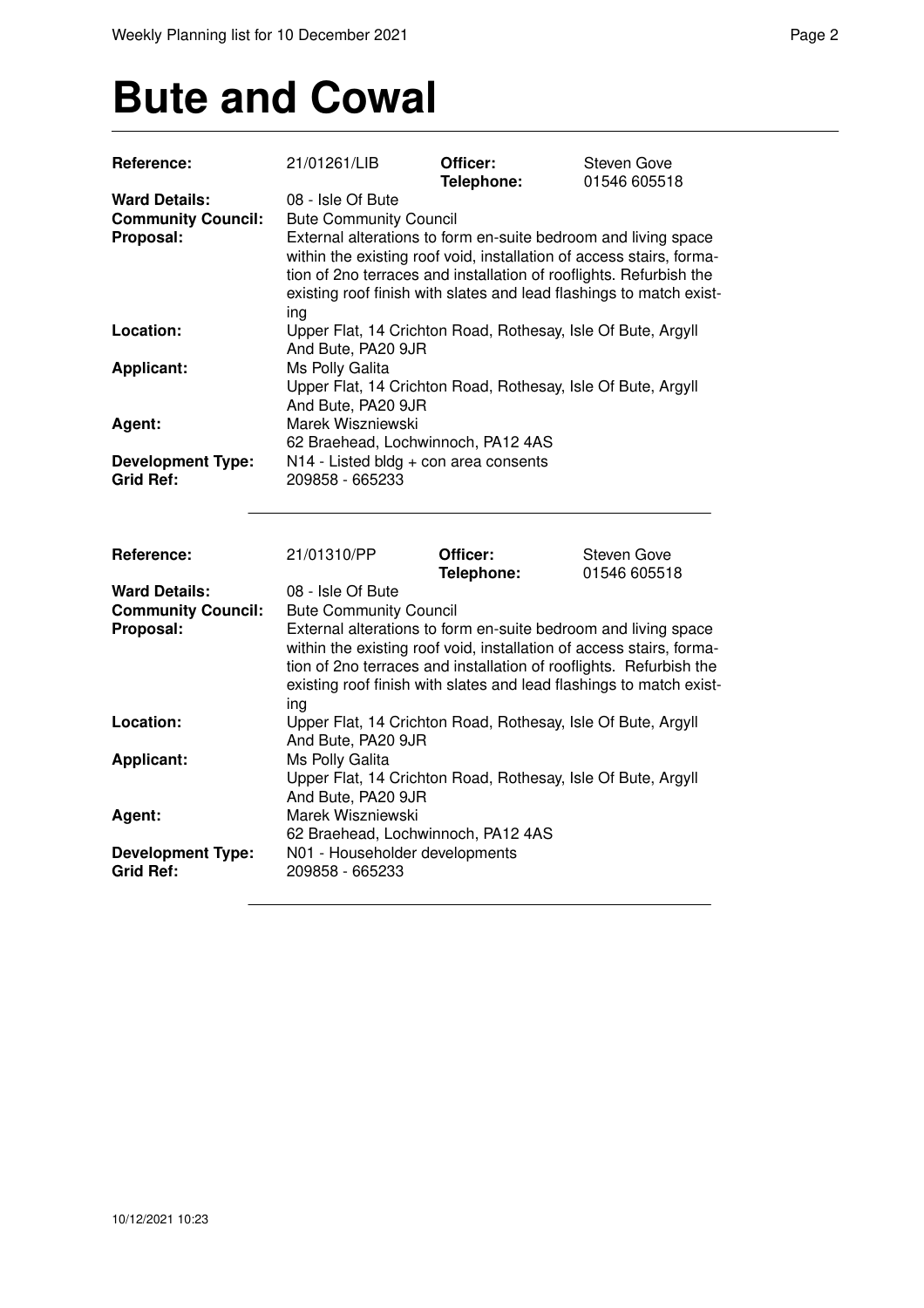Weekly Planning list for 10 December 2021 **Page 3** Page 3

| Reference:                                   | 21/01663/PP                                       | Officer:<br>Telephone: | Allocated To Area Office<br>01546 605518                                                                                                                                                      |
|----------------------------------------------|---------------------------------------------------|------------------------|-----------------------------------------------------------------------------------------------------------------------------------------------------------------------------------------------|
| <b>Ward Details:</b>                         | 07 - Dunoon                                       |                        |                                                                                                                                                                                               |
| <b>Community Council:</b>                    | South Cowal Community Council                     |                        |                                                                                                                                                                                               |
| Proposal:                                    |                                                   |                        | Alterations to dwellinghouse including conversion of attic space<br>to form living accommodation, formation of access door and<br>steps, and replacement or refurbishment of existing windows |
| Location:                                    |                                                   |                        | 9 Shore Road, Innellan, Dunoon, Argyll And Bute, PA23 7TN                                                                                                                                     |
| <b>Applicant:</b>                            | Mr and Ms Niall Taylor Fay MacAulay               |                        |                                                                                                                                                                                               |
|                                              |                                                   |                        | 9 Shore Road, Innellan, Dunoon, Argyll And Bute, PA23 7TN                                                                                                                                     |
| Agent:                                       | <b>Richard Robb Architects</b>                    |                        |                                                                                                                                                                                               |
|                                              | 75-77 Albert Road, Gourock, PA19 1NJ              |                        |                                                                                                                                                                                               |
| <b>Development Type:</b><br><b>Grid Ref:</b> | N01 - Householder developments<br>215674 - 672017 |                        |                                                                                                                                                                                               |

| Reference:                                                     | 21/02012/PP                                                                                                                                                                                                                                                                     | Officer:<br>Telephone: | <b>Steven Gove</b><br>01546 605518 |
|----------------------------------------------------------------|---------------------------------------------------------------------------------------------------------------------------------------------------------------------------------------------------------------------------------------------------------------------------------|------------------------|------------------------------------|
| <b>Ward Details:</b><br><b>Community Council:</b><br>Proposal: | 08 - Isle Of Bute<br><b>Bute Community Council</b><br>External repair works including: demolition of rear brick exten-<br>sion, slated roof works, lead works, chimney repairs, stone<br>works, cast iron goods, replacement/refurbishment of dormers<br>and associated windows |                        |                                    |
| Location:                                                      | 69-72 Victoria Street, Rothesay, Isle Of Bute, Argyll And Bute,<br><b>PA20 0AP</b>                                                                                                                                                                                              |                        |                                    |
| <b>Applicant:</b>                                              | Ken Cairnduff<br>71 Victoria Street, Rothesay, Isle Of Bute, Argyll And Bute,<br><b>PA20 0AP</b>                                                                                                                                                                                |                        |                                    |
| Agent:                                                         | <b>ZM Architecture</b><br>62 Albion Street, Glasgow, G1 1NY                                                                                                                                                                                                                     |                        |                                    |
| <b>Development Type:</b><br><b>Grid Ref:</b>                   | N10B - Other developments - Local<br>208684 - 664744                                                                                                                                                                                                                            |                        |                                    |
| Reference:                                                     | 21/02013/LIB                                                                                                                                                                                                                                                                    | Officer:<br>Telephone: | Steven Gove<br>01546 605518        |
| <b>Ward Details:</b><br><b>Community Council:</b><br>Proposal: | 08 - Isle Of Bute<br><b>Bute Community Council</b><br>External repair works including: demolition of rear brick exten-<br>sion slated roof works, lead works, chimney repairs                                                                                                   |                        |                                    |

| External repair works including: demolition of rear brick exten-<br>sion, slated roof works, lead works, chimney repairs,<br>stoneworks, cast iron goods, replacement/refurbishment of<br>dormers and associated windows |
|--------------------------------------------------------------------------------------------------------------------------------------------------------------------------------------------------------------------------|
| 69 - 72 Victoria Street, Rothesay, Isle Of Bute, Argyll And Bute,<br><b>PA20 0AP</b>                                                                                                                                     |
| Ken Cairnduff<br>71 Victoria Street, Rothesay, Isle Of Bute, Argyll And Bute,<br><b>PA20 0AP</b>                                                                                                                         |
| <b>ZM Architecture</b><br>62 Albion Street, Glasgow, G1 1NY                                                                                                                                                              |
| $N14$ - Listed bldg + con area consents<br>208684 - 664744                                                                                                                                                               |
|                                                                                                                                                                                                                          |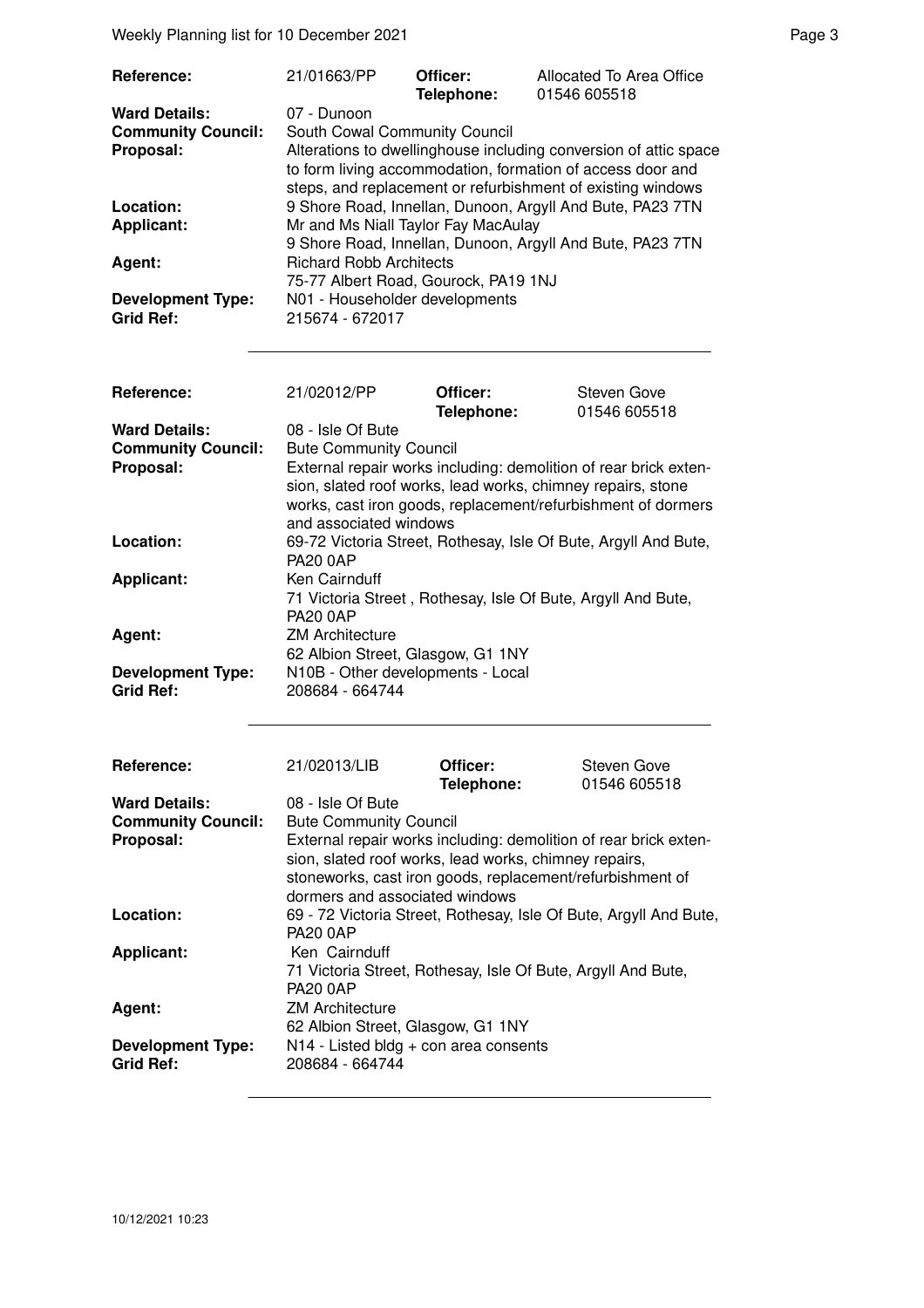Weekly Planning list for 10 December 2021 **Page 4** Page 4

| Reference:<br><b>Ward Details:</b><br><b>Community Council:</b><br>Proposal:<br>Location:<br><b>Applicant:</b><br>Agent:<br><b>Development Type:</b><br><b>Grid Ref:</b> | 21/02190/PP<br>06 - Cowal<br>Kilfinan Community Council<br>Change of use of land for siting of timber Ark sculpture (retro-<br>spective)<br>Land To The North West Of Coill Beag Woodland, Tighnabru-<br>aich, Argyll And Bute<br>Mr David Blair<br>Dunbeag, Newroad, Tighnabruaich, Argyll And Bute, PA21<br>2DU<br>N/A<br>N10B - Other developments - Local<br>198531 - 673815 | Officer:<br>Telephone: | <b>Steven Gove</b><br>01546 605518                            |  |
|--------------------------------------------------------------------------------------------------------------------------------------------------------------------------|----------------------------------------------------------------------------------------------------------------------------------------------------------------------------------------------------------------------------------------------------------------------------------------------------------------------------------------------------------------------------------|------------------------|---------------------------------------------------------------|--|
|                                                                                                                                                                          |                                                                                                                                                                                                                                                                                                                                                                                  |                        |                                                               |  |
| Reference:                                                                                                                                                               | 21/02242/PP                                                                                                                                                                                                                                                                                                                                                                      | Officer:               | Steven Gove<br>01546 605518                                   |  |
| <b>Ward Details:</b>                                                                                                                                                     | 08 - Isle Of Bute                                                                                                                                                                                                                                                                                                                                                                | Telephone:             |                                                               |  |
| <b>Community Council:</b><br>Proposal:                                                                                                                                   | <b>Bute Community Council</b><br>Demolition of extension and erection of replacement extension.<br>Formation of pedestrian access to Alma Terrace and formation<br>of pedestrian and vehicular access to Inkerman Terrace                                                                                                                                                        |                        |                                                               |  |
| Location:                                                                                                                                                                | 0JF                                                                                                                                                                                                                                                                                                                                                                              |                        | 2 Alma Terrace, Rothesay, Isle Of Bute, Argyll And Bute, PA20 |  |
| <b>Applicant:</b>                                                                                                                                                        | Mrs Karen Cameron<br>Strathearn Cottage, 2 Alma Terrace, Rothesay, Isle Of Bute,<br>Argyll And Bute, PA20 OJF                                                                                                                                                                                                                                                                    |                        |                                                               |  |
| Agent:                                                                                                                                                                   | Honeyman Jack And Robertson<br>2 Clairmont Gardens, Glasgow, G3 7LW                                                                                                                                                                                                                                                                                                              |                        |                                                               |  |
| <b>Development Type:</b><br><b>Grid Ref:</b>                                                                                                                             | N01 - Householder developments<br>208372 - 664530                                                                                                                                                                                                                                                                                                                                |                        |                                                               |  |
| Reference:                                                                                                                                                               | 21/02392/PP                                                                                                                                                                                                                                                                                                                                                                      | Officer:<br>Telephone: | <b>Steven Gove</b><br>01546 605518                            |  |
| <b>Ward Details:</b><br><b>Community Council:</b><br>Proposal:<br>Location:                                                                                              | 06 - Cowal<br>Kilfinan Community Council<br>Alterations, erection of extension and formation of front terrace<br>The Royal An Lochan, Tighnabruaich, Argyll And Bute, PA21<br>2BE                                                                                                                                                                                                |                        |                                                               |  |
| <b>Applicant:</b>                                                                                                                                                        | Mr Rod MacGillivary<br>Withies, Leighton Buzzard Road, Water End, Hertfordshire,                                                                                                                                                                                                                                                                                                 |                        |                                                               |  |
| Agent:                                                                                                                                                                   | HP1 3BD<br><b>REM Associates</b><br>21 Young Street, Edinburgh, EH2 4HU                                                                                                                                                                                                                                                                                                          |                        |                                                               |  |
| <b>Development Type:</b><br><b>Grid Ref:</b>                                                                                                                             | N10B - Other developments - Local<br>197503 - 672362                                                                                                                                                                                                                                                                                                                             |                        |                                                               |  |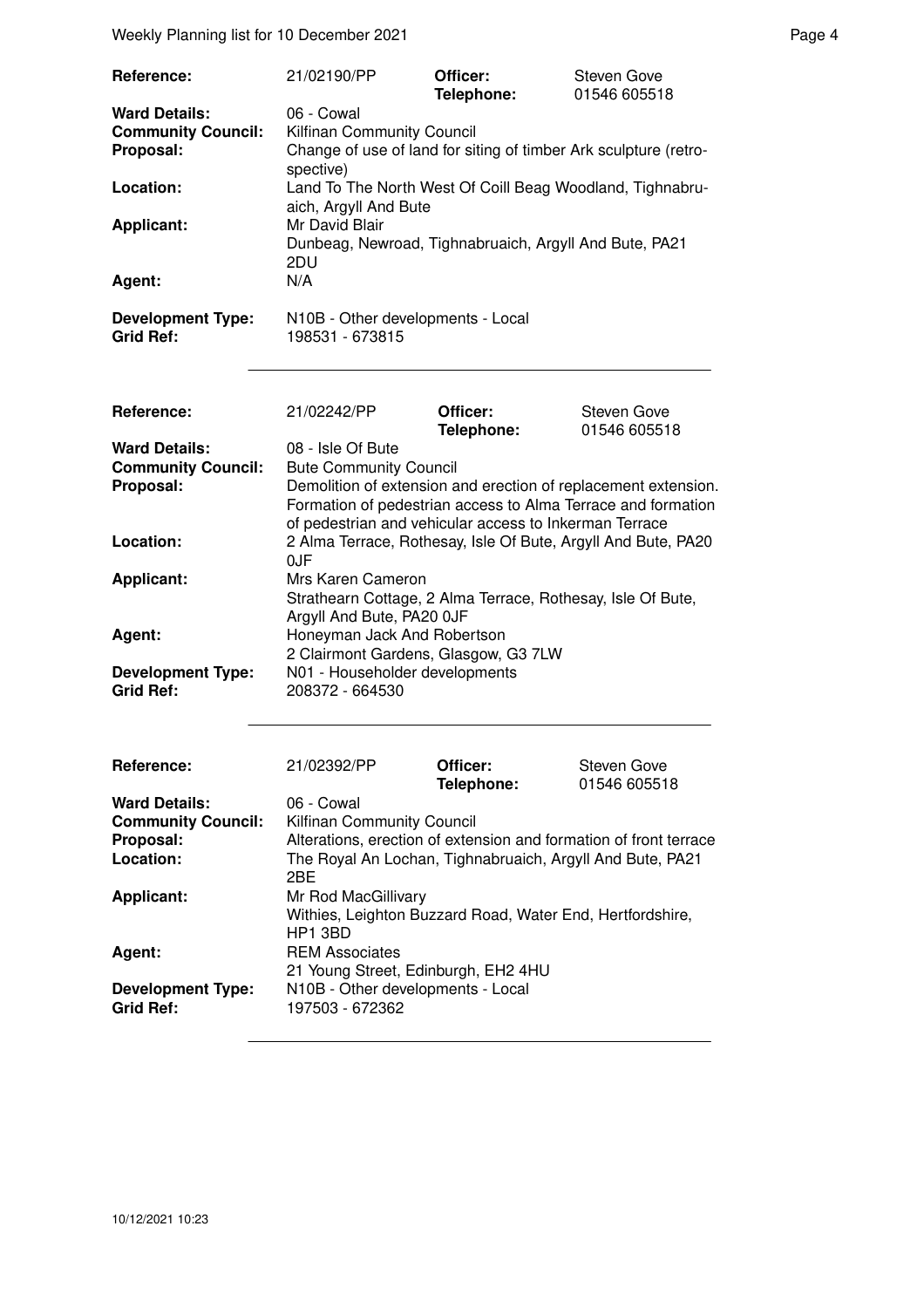Weekly Planning list for 10 December 2021 **Page 5** Page 5

| Reference:<br><b>Ward Details:</b><br><b>Community Council:</b><br>Proposal:<br>Location:<br><b>Applicant:</b><br>Agent:<br><b>Development Type:</b> | 21/02437/PP<br>07 - Dunoon<br>South Cowal Community Council<br>Installation of floating pontoon (retrospective)<br>Land South East Of Burnfoot Cottage, Toward, Dunoon, Argyll<br>And Bute<br>Mr M Watson<br>Burnfoot Cottage, Glenstriven Estate, Toward, Argyll And Bute,<br><b>PA23 7UN</b><br>N/A<br>N10B - Other developments - Local | Officer:<br>Telephone: | <b>Brian Close</b><br>01546 605518 |
|------------------------------------------------------------------------------------------------------------------------------------------------------|--------------------------------------------------------------------------------------------------------------------------------------------------------------------------------------------------------------------------------------------------------------------------------------------------------------------------------------------|------------------------|------------------------------------|
| <b>Grid Ref:</b>                                                                                                                                     | 207829 - 678342                                                                                                                                                                                                                                                                                                                            |                        |                                    |
|                                                                                                                                                      |                                                                                                                                                                                                                                                                                                                                            |                        |                                    |
| Reference:                                                                                                                                           | 21/02549/PNMFF                                                                                                                                                                                                                                                                                                                             | Officer:<br>Telephone: | Steven Gove<br>01546 605518        |
| <b>Ward Details:</b>                                                                                                                                 | 06 - Cowal                                                                                                                                                                                                                                                                                                                                 |                        |                                    |
| <b>Community Council:</b>                                                                                                                            | Kilfinan Community Council                                                                                                                                                                                                                                                                                                                 |                        |                                    |
| Proposal:                                                                                                                                            | Replacement and repositioning of feed barge                                                                                                                                                                                                                                                                                                |                        |                                    |
| Location:                                                                                                                                            | Rubha Stillaig Fish Farm, Portavadie, Loch Fyne, Argyll And<br><b>Bute</b>                                                                                                                                                                                                                                                                 |                        |                                    |
| <b>Applicant:</b>                                                                                                                                    | Scottish Salmon Company<br>28 Drumsheugh Gardens, Edinburgh, EH3 7RN                                                                                                                                                                                                                                                                       |                        |                                    |
| Agent:                                                                                                                                               | Scottish Salmon Company<br>28 Drumsheugh Gardens, Edinburgh, EH3 7RN                                                                                                                                                                                                                                                                       |                        |                                    |
| <b>Development Type:</b><br><b>Grid Ref:</b>                                                                                                         | G_C21B - MFF - feed barge<br>191802 - 668107                                                                                                                                                                                                                                                                                               |                        |                                    |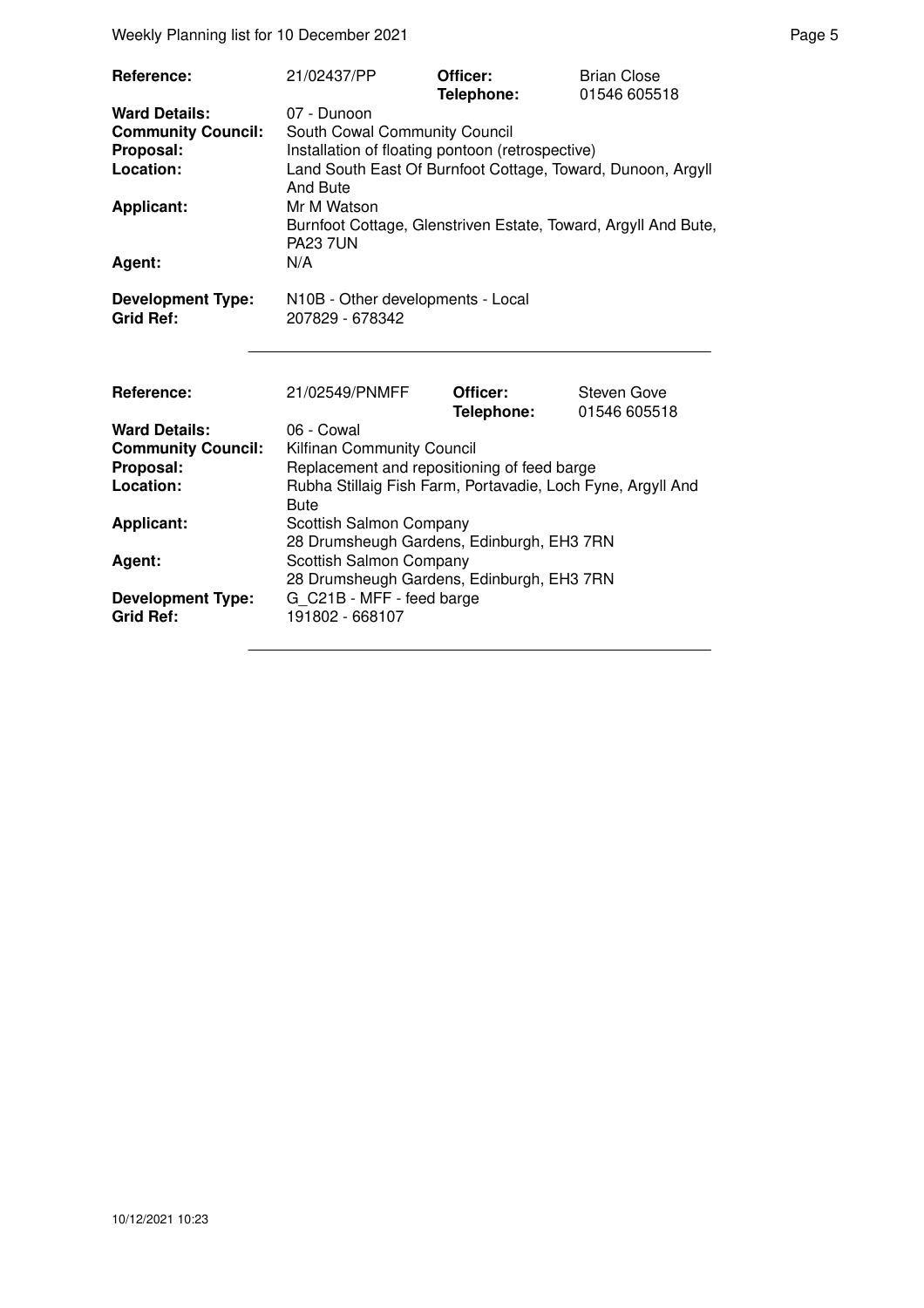#### **Helensburgh and Lomond**

| Reference:                | 21/01045/PP                                  | Officer:<br>Telephone: | Allocated To Area Office<br>01546 605518                          |
|---------------------------|----------------------------------------------|------------------------|-------------------------------------------------------------------|
| <b>Ward Details:</b>      | 10 - Helensburgh Central                     |                        |                                                                   |
| <b>Community Council:</b> | <b>Helensburgh Community Council</b>         |                        |                                                                   |
| Proposal:                 |                                              |                        | Formation of decking and fencing and installation of canopy       |
|                           | (retrospective)                              |                        |                                                                   |
| Location:                 |                                              |                        | Riva, 12 West Clyde Street, Helensburgh, Argyll And Bute, G84     |
|                           | 8SQ                                          |                        |                                                                   |
| <b>Applicant:</b>         | Metro Inns Ltd                               |                        |                                                                   |
|                           |                                              |                        | 12 West Clyde Street, Helensburgh, Argyll And Bute, G84           |
|                           | 8SQ                                          |                        |                                                                   |
| Agent:                    | Martin McMullen Architect                    |                        |                                                                   |
|                           | 49 Elgin Terrace, Flat 1, Edinburgh, EH7 5PQ |                        |                                                                   |
| <b>Development Type:</b>  | N10B - Other developments - Local            |                        |                                                                   |
| <b>Grid Ref:</b>          | 229566 - 682293                              |                        |                                                                   |
|                           |                                              |                        |                                                                   |
|                           |                                              |                        |                                                                   |
| Reference:                | 21/01905/PP                                  | Officer:               | Allocated To Area Office                                          |
|                           |                                              | Telephone:             | 01546 605518                                                      |
| <b>Ward Details:</b>      | 09 - Lomond North                            |                        |                                                                   |
| <b>Community Council:</b> | Rhu And Shandon Community Council            |                        |                                                                   |
| Proposal:                 |                                              |                        | Alterations to the courtyard area and laundry building including  |
|                           |                                              |                        | installation of replacement steps, formation of patio and deck-   |
|                           |                                              |                        |                                                                   |
|                           |                                              |                        | ing area and installation of 2 pergolas, reinstatement of wall to |
|                           |                                              |                        | a maximum height of 1 metre, alterations to driveway including    |
|                           | installation of gate pillars and gates       |                        |                                                                   |
| Location:                 |                                              |                        | Woodstone Cottage, Pier Road, Rhu, Helensburgh, Argyll And        |
|                           | Bute, G84 8LH                                |                        |                                                                   |
| <b>Applicant:</b>         | Mr Robbie Coull                              |                        |                                                                   |
|                           |                                              |                        | Woodstone Cottage, Pier Road, Rhu, Helensburgh, Argyll And        |
|                           | Bute, G84 8LH                                |                        |                                                                   |
| Agent:                    | Rachel Bailey Garden Design Ltd              |                        |                                                                   |
|                           |                                              |                        | Ardenbrae, Glenoran Road, Helensburgh, Argyll And Bute, G84       |
|                           | 8JU                                          |                        |                                                                   |
| <b>Development Type:</b>  | N01 - Householder developments               |                        |                                                                   |
| <b>Grid Ref:</b>          | 227193 - 683712                              |                        |                                                                   |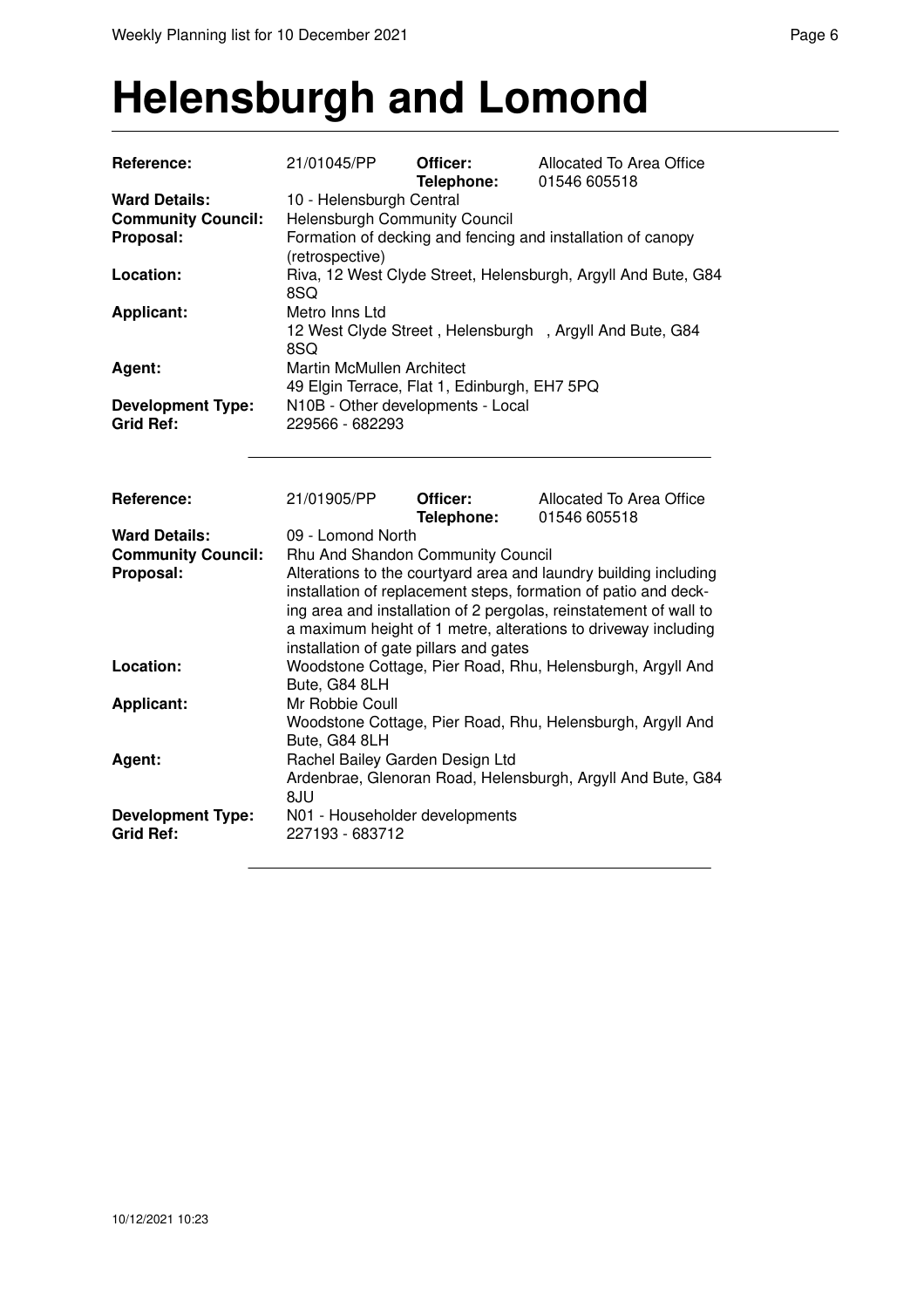Weekly Planning list for 10 December 2021 **Page 7** Neekly Planning list for 10 December 2021

| Reference:                                                                  | 21/01906/LIB                                                                                                                                                                                                                                                                                                                                                                   | Officer:<br>Telephone:                  | Allocated To Area Office<br>01546 605518                    |  |
|-----------------------------------------------------------------------------|--------------------------------------------------------------------------------------------------------------------------------------------------------------------------------------------------------------------------------------------------------------------------------------------------------------------------------------------------------------------------------|-----------------------------------------|-------------------------------------------------------------|--|
| <b>Ward Details:</b><br><b>Community Council:</b><br>Proposal:              | 09 - Lomond North<br>Rhu And Shandon Community Council<br>Alterations to the courtyard area and laundry building including<br>installation of replacement steps, formation of patio and deck-<br>ing area and installation of 2 pergolas, reinstatement of wall to<br>a maximum height of 1 metre, alterations to driveway including<br>installation of gate pillars and gates |                                         |                                                             |  |
| Location:                                                                   | Bute, G84 8LH                                                                                                                                                                                                                                                                                                                                                                  |                                         | Woodstone Cottage, Pier Road, Rhu, Helensburgh, Argyll And  |  |
| <b>Applicant:</b>                                                           | Mr Robbie Coull<br>Bute, G84 8LH                                                                                                                                                                                                                                                                                                                                               |                                         | Woodstone Cottage, Pier Road, Rhu, Helensburgh, Argyll And  |  |
| Agent:                                                                      | Rachel Bailey Garden Design Ltd<br>8JU                                                                                                                                                                                                                                                                                                                                         |                                         | Ardenbrae, Glenoran Road, Helensburgh, Argyll And Bute, G84 |  |
| <b>Development Type:</b><br><b>Grid Ref:</b>                                | 227193 - 683712                                                                                                                                                                                                                                                                                                                                                                | $N14$ - Listed bldg + con area consents |                                                             |  |
| Reference:                                                                  | 21/02153/PP                                                                                                                                                                                                                                                                                                                                                                    | Officer:<br>Telephone:                  | Allocated To Area Office<br>01546 605518                    |  |
| <b>Ward Details:</b><br><b>Community Council:</b><br>Proposal:              | 11 - Helensburgh And Lomond South<br><b>Cardross Community Council</b><br>Alterations to front elevation to create entrance porch, form first<br>floor rear window opening and alterations to form balcony,                                                                                                                                                                    |                                         |                                                             |  |
| Location:                                                                   | installation of flue and erection of single storey rear extension<br>Ardtalla, Peel Street, Cardross, Dumbarton, Argyll And Bute,<br>G82 5LD                                                                                                                                                                                                                                   |                                         |                                                             |  |
| <b>Applicant:</b>                                                           | Mr and Mrs A MacLachlan<br>Ardtalla, Peel Street, Cardross, Dumbarton, Argyll And Bute,<br>G82 5LD                                                                                                                                                                                                                                                                             |                                         |                                                             |  |
| Agent:                                                                      | <b>HMA Architects</b><br>19 Charlotte Street, Helensburgh, Argyll And Bute, G84 7EZ                                                                                                                                                                                                                                                                                            |                                         |                                                             |  |
| <b>Development Type:</b><br><b>Grid Ref:</b>                                | N01 - Householder developments<br>234688 - 677151                                                                                                                                                                                                                                                                                                                              |                                         |                                                             |  |
| Reference:                                                                  | 21/02200/PP                                                                                                                                                                                                                                                                                                                                                                    | Officer:<br>Telephone:                  | Allocated To Area Office<br>01546 605518                    |  |
| <b>Ward Details:</b><br><b>Community Council:</b><br>Proposal:<br>Location: | 09 - Lomond North<br>Cove And Kilcreggan Community Council<br>Erection of 6m high steel flagpole (retrospective)<br>Janefield, Shore Road, Kilcreggan, Helensburgh, Argyll And<br>Bute, G84 0HJ<br>Ms Laurette Leach<br>Janefield, Shore Road, Kilcreggan, Helensburgh, Argyll And<br>Bute, G84 0HJ                                                                            |                                         |                                                             |  |
| <b>Applicant:</b>                                                           |                                                                                                                                                                                                                                                                                                                                                                                |                                         |                                                             |  |
| Agent:                                                                      | Lucid Architecture<br>116 Shakespeare Street, Glasgow, G20 8LF                                                                                                                                                                                                                                                                                                                 |                                         |                                                             |  |
| <b>Development Type:</b><br><b>Grid Ref:</b>                                | N01 - Householder developments<br>223310 - 680412                                                                                                                                                                                                                                                                                                                              |                                         |                                                             |  |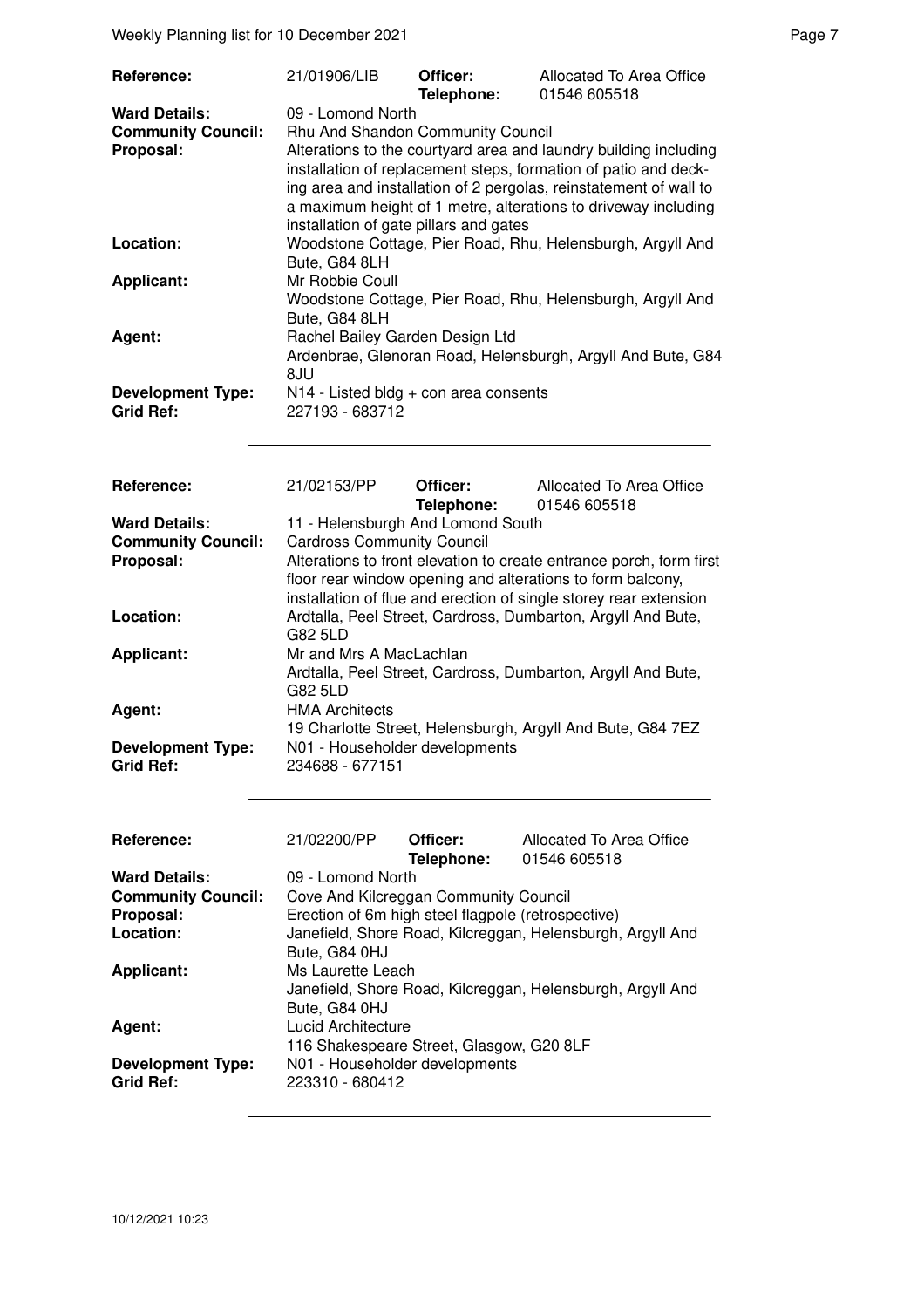Weekly Planning list for 10 December 2021 **Page 8** Page 8

| Reference:                                                     | 21/02207/PP                                                                                                                 | Officer:<br>Telephone:                                                | Allocated To Area Office<br>01546 605518 |  |
|----------------------------------------------------------------|-----------------------------------------------------------------------------------------------------------------------------|-----------------------------------------------------------------------|------------------------------------------|--|
| <b>Ward Details:</b><br><b>Community Council:</b><br>Proposal: | 09 - Lomond North<br>Rosneath And Clynder Community Council<br>Erection of 1 and 1/2 storey side extension and formation of |                                                                       |                                          |  |
| Location:                                                      | G84 0QJ                                                                                                                     | patio<br>Spindrift, Back Road, Clynder, Helensburgh, Argyll And Bute, |                                          |  |
| <b>Applicant:</b>                                              | Mr And Mrs James Walker<br>Spindrift, Back Road, Clynder, Helensburgh, Argyll And Bute,<br>G84 0QJ                          |                                                                       |                                          |  |
| Agent:                                                         | Gordon Harrison<br>Darkwood, Clachan Farm Road, Rosneath, Helensburgh,<br>Argyll And Bute, G84 0QR                          |                                                                       |                                          |  |
| <b>Development Type:</b><br>Grid Ref:                          | N01 - Householder developments<br>224739 - 684078                                                                           |                                                                       |                                          |  |
| Reference:                                                     | 21/02247/PP                                                                                                                 | Officer:<br>Telephone:                                                | Allocated To Area Office<br>01546 605518 |  |
| <b>Ward Details:</b><br><b>Community Council:</b>              | 10 - Helensburgh Central<br>Helensburgh Community Council                                                                   |                                                                       |                                          |  |

| <u>ividionopaigii ociniai</u>                             |
|-----------------------------------------------------------|
| Helensburgh Community Council                             |
| Erection of extension and decking                         |
| 8 Glenan Gardens, West Argyle Street, Helensburgh, Argyll |
| And Bute, G84 8XT                                         |
| Mrs Gemma Trykowski                                       |
| 8 Glenan Gardens, West Argyle Street, Helensburgh, Argyll |
| And Bute, G84 8XT                                         |
| Odd Box Design                                            |
| 1 Honeysuckle Court, Hamilton, ML3 7ZE                    |
| N01 - Householder developments                            |
| 229324 - 682713                                           |
|                                                           |

| Reference:                                   | 21/02404/AMSC                                                                                                                                                                                       | Officer:<br>Telephone: | Norman Shewan<br>01546 605518 |
|----------------------------------------------|-----------------------------------------------------------------------------------------------------------------------------------------------------------------------------------------------------|------------------------|-------------------------------|
| <b>Ward Details:</b>                         | 09 - Lomond North                                                                                                                                                                                   |                        |                               |
| <b>Community Council:</b><br>Proposal:       | Cove And Kilcreggan Community Council<br>Approval of matters specified in conditions 1 to 7 of planning<br>permission in principle reference 18/02038/PPP Site for the<br>erection of dwellinghouse |                        |                               |
| Location:                                    | Plot 19, Barbour Road, Kilcreggan, Argyll And Bute                                                                                                                                                  |                        |                               |
| <b>Applicant:</b>                            | Mr Frazer Smith                                                                                                                                                                                     |                        |                               |
| Agent:                                       | 25 Tom-A-Mhoid, Rosneath, Helensburgh, Argyll And Bute,<br>G84 0RE<br>Architecture And Design                                                                                                       |                        |                               |
|                                              | 9 West Montrose Street, Helensburgh, Argyll And Bute, G84                                                                                                                                           |                        |                               |
|                                              | 9NR                                                                                                                                                                                                 |                        |                               |
| <b>Development Type:</b><br><b>Grid Ref:</b> | N12 - AMSCs (under 2 months)<br>222985 - 680772                                                                                                                                                     |                        |                               |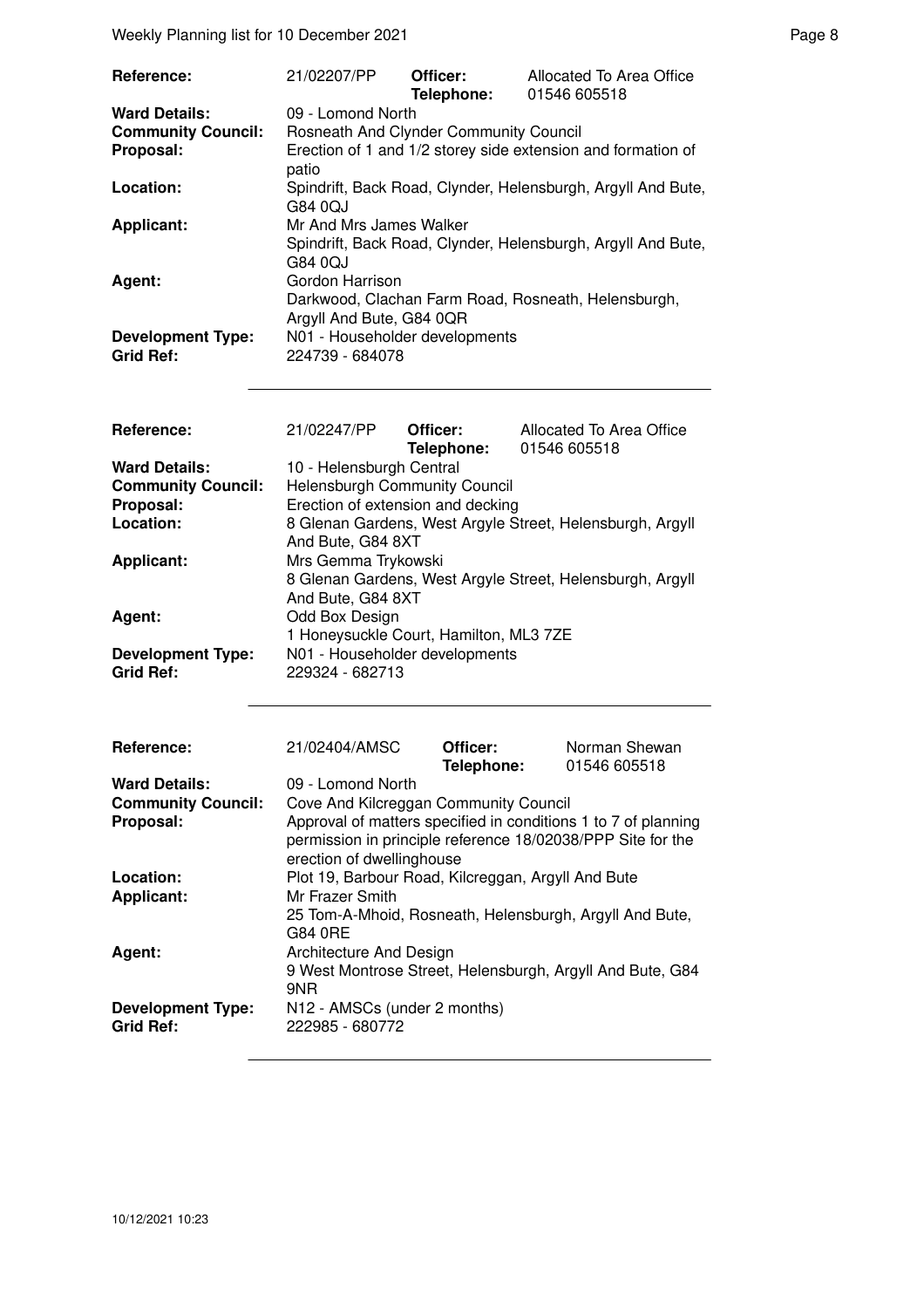Weekly Planning list for 10 December 2021 **Page 9** Page 9

| Reference:                                   | 21/02624/ELCNOT                                                          | Officer: | Allocated To Area Office<br>Telephone: 01546 605518       |
|----------------------------------------------|--------------------------------------------------------------------------|----------|-----------------------------------------------------------|
| <b>Ward Details:</b>                         | 09 - Lomond North                                                        |          |                                                           |
| <b>Community Council:</b>                    | <b>Garelochhead Community Council</b>                                    |          |                                                           |
| Proposal:                                    | Diversion of parallel 33kV overhead lines                                |          |                                                           |
| Location:                                    | Argyll And Bute                                                          |          | Land South Of Saddle View Cottage, Finnart, Garelochhead, |
| <b>Applicant:</b>                            | <b>SP Energy Networks</b><br>Lismore House, 32 Miller Road, Ayr, KA7 2AY |          |                                                           |
| Agent:                                       | N/A                                                                      |          |                                                           |
| <b>Development Type:</b><br><b>Grid Ref:</b> | N0 - not required for statutory returns<br>224039 - 694477               |          |                                                           |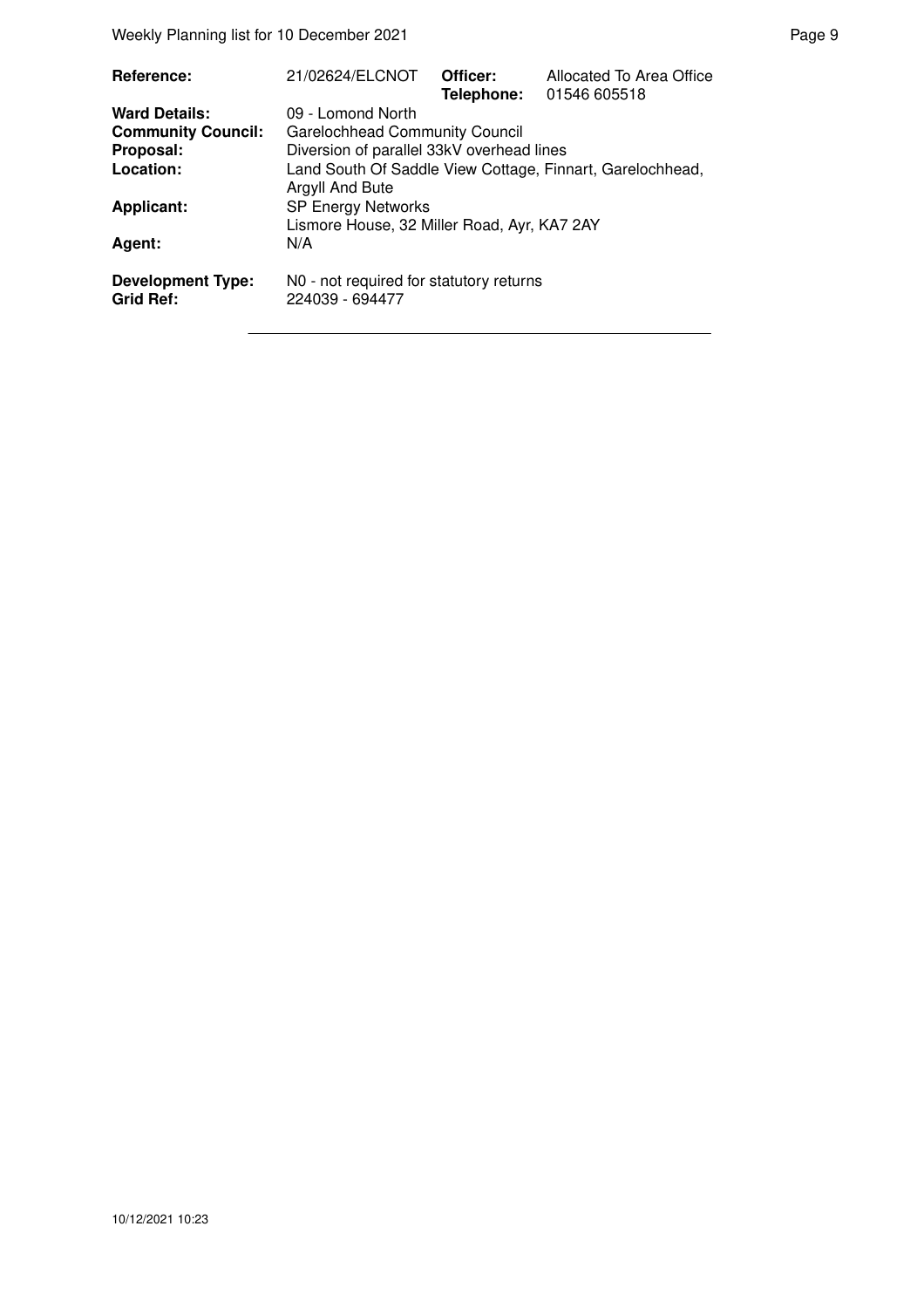# **Oban, Lorn and the Isles**

| Reference:                                                                                                                                                 | 21/02054/PPP                                                                                                                                                                                                 | Officer:<br>Telephone: | <b>Fiona Scott</b><br>01546 605518                                                                                                                                                                                                                                                                                                        |
|------------------------------------------------------------------------------------------------------------------------------------------------------------|--------------------------------------------------------------------------------------------------------------------------------------------------------------------------------------------------------------|------------------------|-------------------------------------------------------------------------------------------------------------------------------------------------------------------------------------------------------------------------------------------------------------------------------------------------------------------------------------------|
| <b>Ward Details:</b><br><b>Community Council:</b><br>Proposal:<br>Location:<br><b>Applicant:</b><br>Agent:<br><b>Development Type:</b><br><b>Grid Ref:</b> | 05 - Oban North And Lorn<br><b>Ardchattan Community Council</b><br>Site for the erection of dwellinghouse<br>Mrs Audrey Carter<br>Fair Planning & Design<br>5DJ<br>N03B - Housing - Local<br>193278 - 736096 |                        | Garden Ground Of Staffa, North Connel, Oban, Argyll And Bute<br>Staffa, North Connel, Oban, Argyll And Bute, PA37 1RD<br>Lios Mhoire, Ardconnel Terrace, Oban, Argyll And Bute, PA34                                                                                                                                                      |
| Reference:                                                                                                                                                 | 21/02265/PP                                                                                                                                                                                                  | Officer:<br>Telephone: | Allocated To Area Office<br>01546 605518                                                                                                                                                                                                                                                                                                  |
| <b>Ward Details:</b><br><b>Community Council:</b><br>Proposal:                                                                                             | 05 - Oban North And Lorn<br>Glenorchy And Inishail Community Council<br>plant                                                                                                                                |                        | Demolition of existing farm outbuildings, alterations, change of<br>use and extension of existing barn and farmhouse to form self-<br>catering tourist accommodation, erection of 6 self-catering<br>tourist accommodation cottages, retrospective installation of<br>floating jetty, installation of septic tanks and bio disc treatment |
| Location:<br><b>Applicant:</b>                                                                                                                             | Rockhill Farm Ltd<br>1BH                                                                                                                                                                                     |                        | Rockhill, Ardbrecknish, Dalmally, Argyll And Bute, PA33 1BH<br>Rockhill Farm, Ardbrecknish, Dalmally, Argyll And Bute, PA33                                                                                                                                                                                                               |
| Agent:<br><b>Development Type:</b><br><b>Grid Ref:</b>                                                                                                     | North Planning And Development Ltd<br>N03B - Housing - Local<br>207201 - 721881                                                                                                                              |                        | Tay House, 2nd Floor, 300 Bath Street, Glasgow, G2 4JR                                                                                                                                                                                                                                                                                    |
| <b>Reference:</b><br><b>Ward Details:</b><br><b>Community Council:</b>                                                                                     | 21/02328/PP<br>05 - Oban North And Lorn<br><b>Luing Community Council</b>                                                                                                                                    | Officer:<br>Telephone: | Allocated To Area Office<br>01546 605518                                                                                                                                                                                                                                                                                                  |
| Proposal:<br>Location:<br><b>Applicant:</b>                                                                                                                | Mrs A Walton                                                                                                                                                                                                 |                        | Erection of replacement single storey rear extension<br>9 Cullipool, Isle Of Luing, Oban, Argyll And Bute, PA34 4UB<br>Woodside Farmhouse, Newton, Sleaford, NG34 0EE                                                                                                                                                                     |
| Agent:<br><b>Development Type:</b><br><b>Grid Ref:</b>                                                                                                     | Shauna Cameron Architect Ltd<br>N01 - Householder developments<br>173873 - 713067                                                                                                                            |                        | Selma Beag, Benderloch, Oban, Argyll And Bute, PA37 1QP                                                                                                                                                                                                                                                                                   |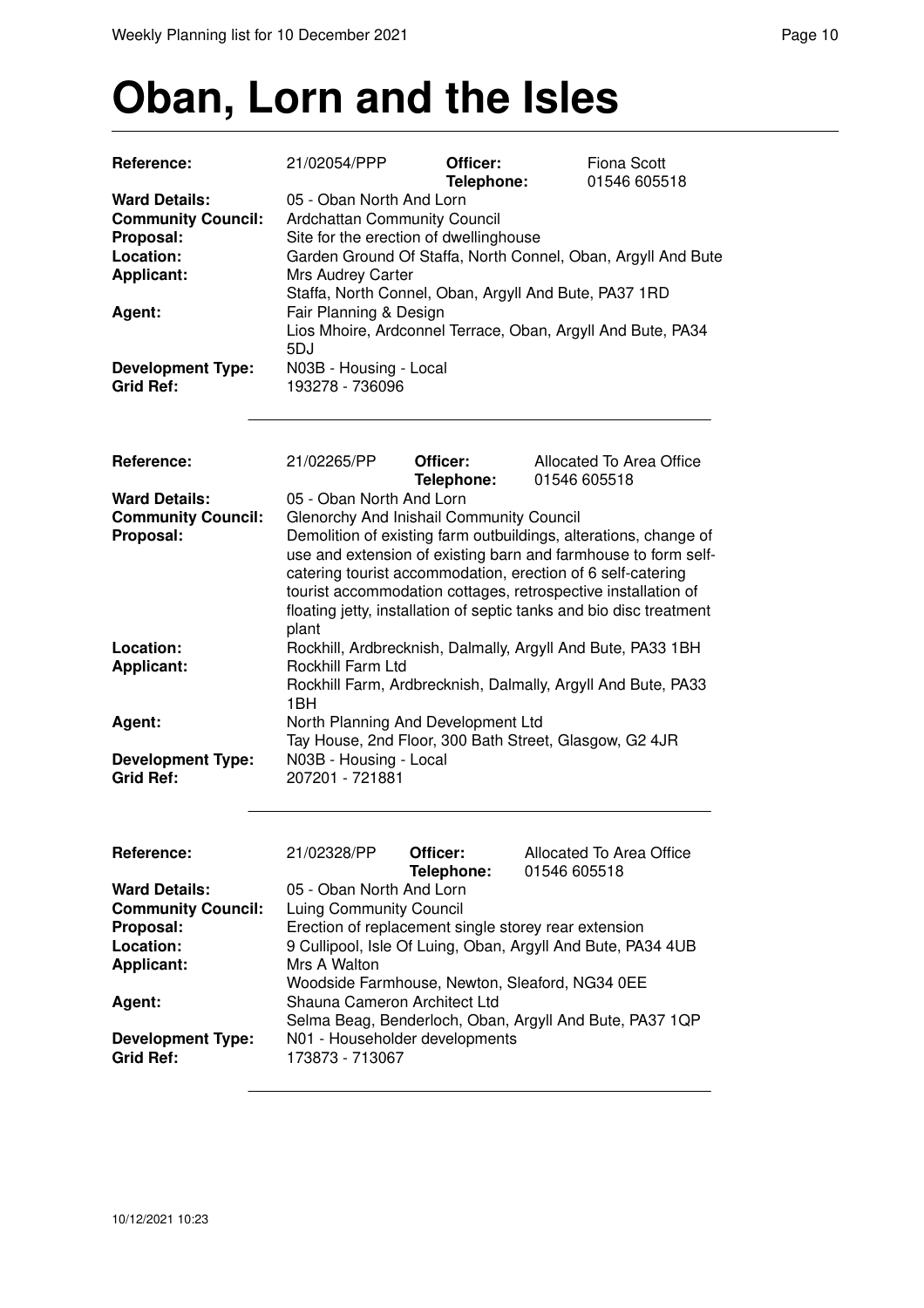| Reference:                                   | 21/02411/PP                                          | Officer:<br>Telephone: | Allocated To Area Office<br>01546 605518                         |
|----------------------------------------------|------------------------------------------------------|------------------------|------------------------------------------------------------------|
| <b>Ward Details:</b>                         | 05 - Oban North And Lorn                             |                        |                                                                  |
| <b>Community Council:</b>                    | <b>Kilmore Community Council</b>                     |                        |                                                                  |
| Proposal:                                    | composting toilet                                    |                        | Change of use of land for the siting of 1 bothy ('caravans') and |
| Location:                                    | Glenlonan, Oban, Argyll And Bute                     |                        | Land Approx. 1300 Metres South West Of Ballygown Farm,           |
| <b>Applicant:</b>                            | T/a Inverlonan Estates                               |                        | Strontoiller, Glen Lonan, Oban, Argyll And Bute, PA34 4QE        |
| Agent:                                       | Fair Planning & Design<br>5DJ                        |                        | Lios Mhoire, Ardconnel Terrace, Oban, Argyll And Bute, PA34      |
| <b>Development Type:</b><br><b>Grid Ref:</b> | N10B - Other developments - Local<br>189914 - 728720 |                        |                                                                  |

| Reference:                | 21/02421/TPO                                     | Officer:<br>Telephone: | Judith Stephen<br>01546 605518                             |
|---------------------------|--------------------------------------------------|------------------------|------------------------------------------------------------|
| <b>Ward Details:</b>      | 05 - Oban North And Lorn                         |                        |                                                            |
| <b>Community Council:</b> | <b>Taynuilt Community Council</b>                |                        |                                                            |
| Proposal:                 | Proposed reduction and pruning of 7 Alder trees  |                        |                                                            |
| Location:                 | 6 Aldersyde, Taynuilt, Argyll And Bute, PA35 1AG |                        |                                                            |
| <b>Applicant:</b>         | <b>RM Tree Services</b>                          |                        |                                                            |
|                           | 4XX                                              |                        | 11 Riverside Cottage, Kilmore, Oban, Argyll And Bute, PA34 |
| Agent:                    | N/A                                              |                        |                                                            |
| <b>Development Type:</b>  | NO - not required for statutory returns          |                        |                                                            |

**Grid Ref:** 200730 - 731289

| <b>Reference:</b>         | 21/02428/PP                           | Officer:<br>Telephone:                                                                                                                                                                        | Fiona Scott<br>01546 605518                                    |
|---------------------------|---------------------------------------|-----------------------------------------------------------------------------------------------------------------------------------------------------------------------------------------------|----------------------------------------------------------------|
| <b>Ward Details:</b>      | 05 - Oban North And Lorn              |                                                                                                                                                                                               |                                                                |
| <b>Community Council:</b> | Kilninver And Kilmelford Comm Council |                                                                                                                                                                                               |                                                                |
| Proposal:                 | and erection of three dwellinghouses) | Erection of dwellinghouse with detached garage and installa-<br>tion of septic tank amended house design relative to planning<br>permission 12/02327/PP (Demolition of two agricultural barns |                                                                |
| Location:                 |                                       | Plot 1, Lagganmore, Kilninver, Argyll And Bute                                                                                                                                                |                                                                |
| <b>Applicant:</b>         |                                       | Mr And Mrs Steven And Emma Somerville                                                                                                                                                         |                                                                |
|                           | 4UU                                   |                                                                                                                                                                                               | Caravan (Plot 1), Lagganmore, Kilninver, Argyll And Bute, PA34 |
| Agent:                    | Fair Planning & Design                |                                                                                                                                                                                               |                                                                |
|                           | 5DJ                                   | Lios Mhoire, Ardconnel Terrace, Oban, Argyll And Bute, PA34                                                                                                                                   |                                                                |
| <b>Development Type:</b>  | N03B - Housing - Local                |                                                                                                                                                                                               |                                                                |
| Grid Ref:                 | 184737 - 720114                       |                                                                                                                                                                                               |                                                                |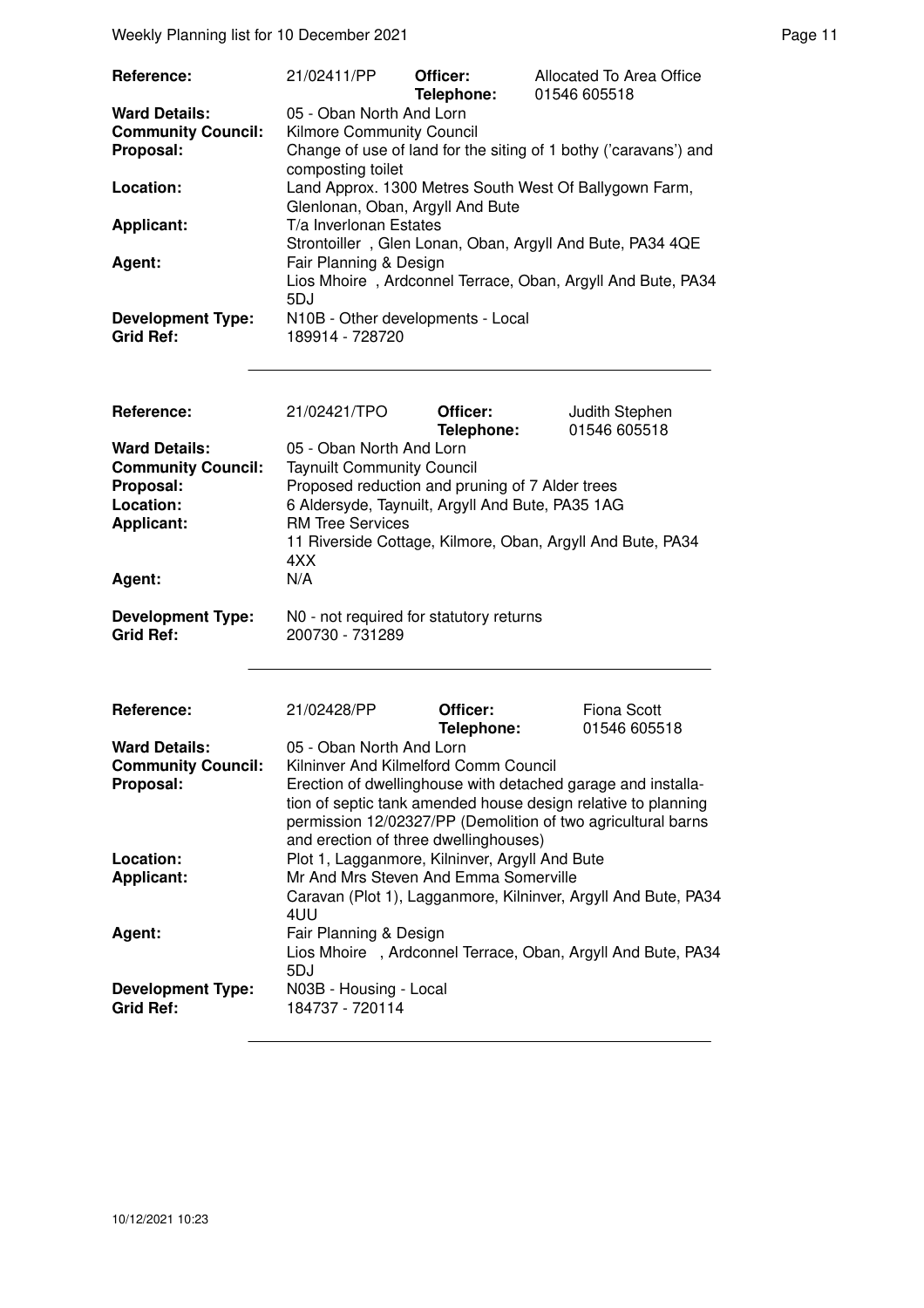Weekly Planning list for 10 December 2021 **Page 12** Page 12

| Reference:                                   | 21/02458/PP                                                                                                        | Officer:<br>Telephone: | Judith Stephen<br>01546 605518                                 |
|----------------------------------------------|--------------------------------------------------------------------------------------------------------------------|------------------------|----------------------------------------------------------------|
| <b>Ward Details:</b>                         | 05 - Oban North And Lorn                                                                                           |                        |                                                                |
| <b>Community Council:</b>                    | Glenorchy And Inishail Community Council                                                                           |                        |                                                                |
| Proposal:                                    | Alterations to dwellinghouse and installation of replacement<br>decking                                            |                        |                                                                |
| Location:                                    | Lochwood Cottage, Lochawe, Dalmally, Argyll And Bute, PA33<br>1AW                                                  |                        |                                                                |
| <b>Applicant:</b>                            | Mr And Ms David Sleight And Pauline Rotchford<br>Lochwood Cottage, Lochawe, Dalmally, Argyll And Bute, PA33<br>1AW |                        |                                                                |
| Agent:                                       | Beaton + McMurchy Architects Ltd.                                                                                  |                        | The Studio, Tigh Na Glaic, Taynuilt, Argyll And Bute, PA35 1JW |
| <b>Development Type:</b><br><b>Grid Ref:</b> | N01 - Householder developments<br>211396 - 726554                                                                  |                        |                                                                |

| <b>Reference:</b>         | 21/02462/PP                                                             | Officer:<br>Telephone:                              | Judith Stephen<br>01546 605518                              |
|---------------------------|-------------------------------------------------------------------------|-----------------------------------------------------|-------------------------------------------------------------|
| <b>Ward Details:</b>      | 05 - Oban North And Lorn                                                |                                                     |                                                             |
| <b>Community Council:</b> | <b>Ardchattan Community Council</b>                                     |                                                     |                                                             |
| Proposal:                 | Re-roofing of dwellinghouse and erection of extension to form<br>garage |                                                     |                                                             |
| Location:                 | <b>PA37 1ST</b>                                                         |                                                     | Penwith, Ceum-dhun-righ, Benderloch, Oban, Argyll And Bute, |
| <b>Applicant:</b>         | Mr R and PF Harvey                                                      |                                                     |                                                             |
|                           | <b>PA37 1ST</b>                                                         |                                                     | Penwith, Ceum-dhun-righ, Benderloch, Oban, Argyll And Bute, |
| Agent:                    | <b>Bracewell Stirling Consulting</b>                                    |                                                     |                                                             |
|                           |                                                                         | 15 Lochside Street, Oban, Argyll And Bute, PA34 4HP |                                                             |
| <b>Development Type:</b>  | N01 - Householder developments                                          |                                                     |                                                             |
| <b>Grid Ref:</b>          | 190574 - 738333                                                         |                                                     |                                                             |
|                           |                                                                         |                                                     |                                                             |
|                           |                                                                         |                                                     |                                                             |

| Reference:                                   | 21/02543/TELNOT                                            | Officer:   | Judith Stephen |
|----------------------------------------------|------------------------------------------------------------|------------|----------------|
|                                              |                                                            | Telephone: | 01546 605518   |
| <b>Ward Details:</b>                         | 05 - Oban North And Lorn                                   |            |                |
| <b>Community Council:</b>                    | <b>Appin Community Council</b>                             |            |                |
| Proposal:                                    | Installation of 11 poles                                   |            |                |
| Location:                                    | Land At Hiddle House, Appin, Argyll And Bute               |            |                |
| <b>Applicant:</b>                            | Openreach                                                  |            |                |
|                                              | 81 Newgate Street, London, EC1A 7AJ                        |            |                |
| Agent:                                       | N/A                                                        |            |                |
| <b>Development Type:</b><br><b>Grid Ref:</b> | N0 - not required for statutory returns<br>191459 - 743561 |            |                |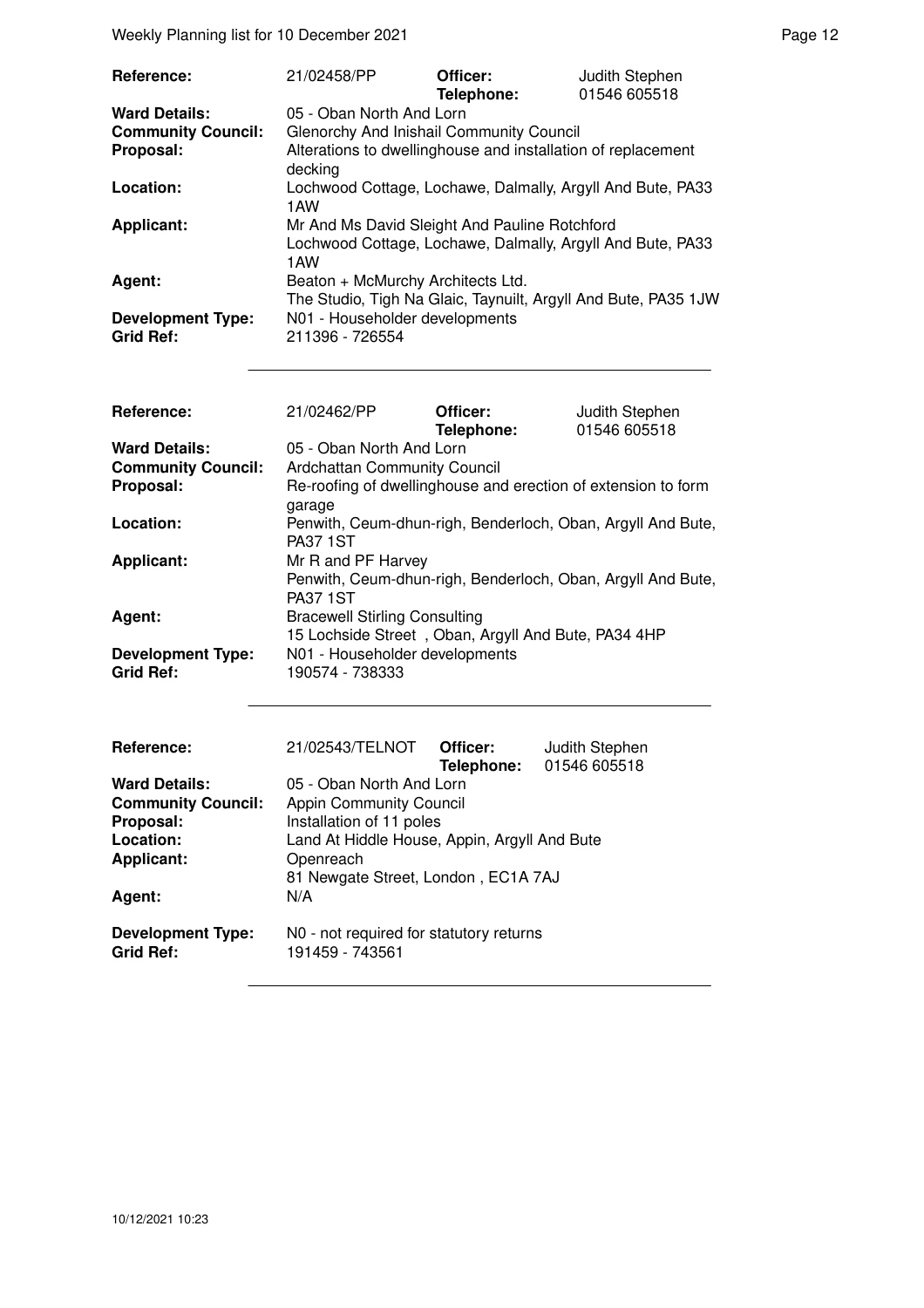Weekly Planning list for 10 December 2021 **Page 13** Page 13

| Reference:<br><b>Ward Details:</b>                                          | 21/02545/TELNOT<br>05 - Oban North And Lorn                                                                                                                                                                                                                                                                                                                                                                                                                                                      | Officer:<br>Telephone: | Judith Stephen<br>01546 605518     |
|-----------------------------------------------------------------------------|--------------------------------------------------------------------------------------------------------------------------------------------------------------------------------------------------------------------------------------------------------------------------------------------------------------------------------------------------------------------------------------------------------------------------------------------------------------------------------------------------|------------------------|------------------------------------|
| <b>Community Council:</b><br>Proposal:<br>Location:                         | <b>Appin Community Council</b><br>Installation of 5 poles<br>Land East Of Druimneil House, Port Appin, Appin, Argyll And<br><b>Bute</b>                                                                                                                                                                                                                                                                                                                                                          |                        |                                    |
| <b>Applicant:</b>                                                           | Openreach<br>81 Newgate Street, London, EC1A 7AJ                                                                                                                                                                                                                                                                                                                                                                                                                                                 |                        |                                    |
| Agent:                                                                      | N/A                                                                                                                                                                                                                                                                                                                                                                                                                                                                                              |                        |                                    |
| <b>Development Type:</b><br><b>Grid Ref:</b>                                | N0 - not required for statutory returns<br>191086 - 744621                                                                                                                                                                                                                                                                                                                                                                                                                                       |                        |                                    |
| Reference:                                                                  | 21/02547/TELNOT                                                                                                                                                                                                                                                                                                                                                                                                                                                                                  | Officer:<br>Telephone: | Judith Stephen<br>01546 605518     |
| <b>Ward Details:</b><br><b>Community Council:</b><br>Proposal:<br>Location: | 05 - Oban North And Lorn<br><b>Appin Community Council</b><br>Installation of 2 poles<br>Land West Of Strath Cottage, Portnacroish, Appin, Argyll And                                                                                                                                                                                                                                                                                                                                            |                        |                                    |
| <b>Applicant:</b>                                                           | <b>Bute</b><br>Openreach<br>81 Newgate Street, London, EC1A 7AJ                                                                                                                                                                                                                                                                                                                                                                                                                                  |                        |                                    |
| Agent:                                                                      | N/A                                                                                                                                                                                                                                                                                                                                                                                                                                                                                              |                        |                                    |
| <b>Development Type:</b><br><b>Grid Ref:</b>                                | N0 - not required for statutory returns<br>192461 - 747444                                                                                                                                                                                                                                                                                                                                                                                                                                       |                        |                                    |
| Reference:                                                                  | 21/02569/NMA                                                                                                                                                                                                                                                                                                                                                                                                                                                                                     | Officer:<br>Telephone: | <b>Fiona Scott</b><br>01546 605518 |
| <b>Ward Details:</b>                                                        | 04 - Oban South And The Isles                                                                                                                                                                                                                                                                                                                                                                                                                                                                    |                        |                                    |
| <b>Community Council:</b><br>Proposal:                                      | <b>Oban Community Council</b><br>Non material amendment relative to Planning Permission<br>19/00722/PP (Partial demolition, refurbishment and extension<br>of building to form offices and warehouse, erection of shed,<br>cycle shelter, bin store and installation of entrance gates, exter-<br>nal lighting, resurfacing and re-positioning of wash bay) Reten-<br>tion of existing offices, removal of proposed extension, reten-<br>tion of existing wash bay and formation of walkway/ramp |                        |                                    |
| Location:                                                                   | Scottish And Southern Energy, Crannog Lane, Oban, Argyll<br><b>And Bute</b>                                                                                                                                                                                                                                                                                                                                                                                                                      |                        |                                    |
| <b>Applicant:</b>                                                           | <b>SSE</b>                                                                                                                                                                                                                                                                                                                                                                                                                                                                                       |                        |                                    |
| Agent:                                                                      | Inveralmond House, 200 Dunkeld Road, Perth, PH1 3GH<br><b>BSP Architects Limited</b><br>Ravenstone House, 4 Ravenstone Drive, Giffnock, Glasgow,<br>G46 6AL                                                                                                                                                                                                                                                                                                                                      |                        |                                    |
| <b>Development Type:</b><br><b>Grid Ref:</b>                                | NMA 6W - NMA - Non-Householder (6 wk target)<br>185651 - 729318                                                                                                                                                                                                                                                                                                                                                                                                                                  |                        |                                    |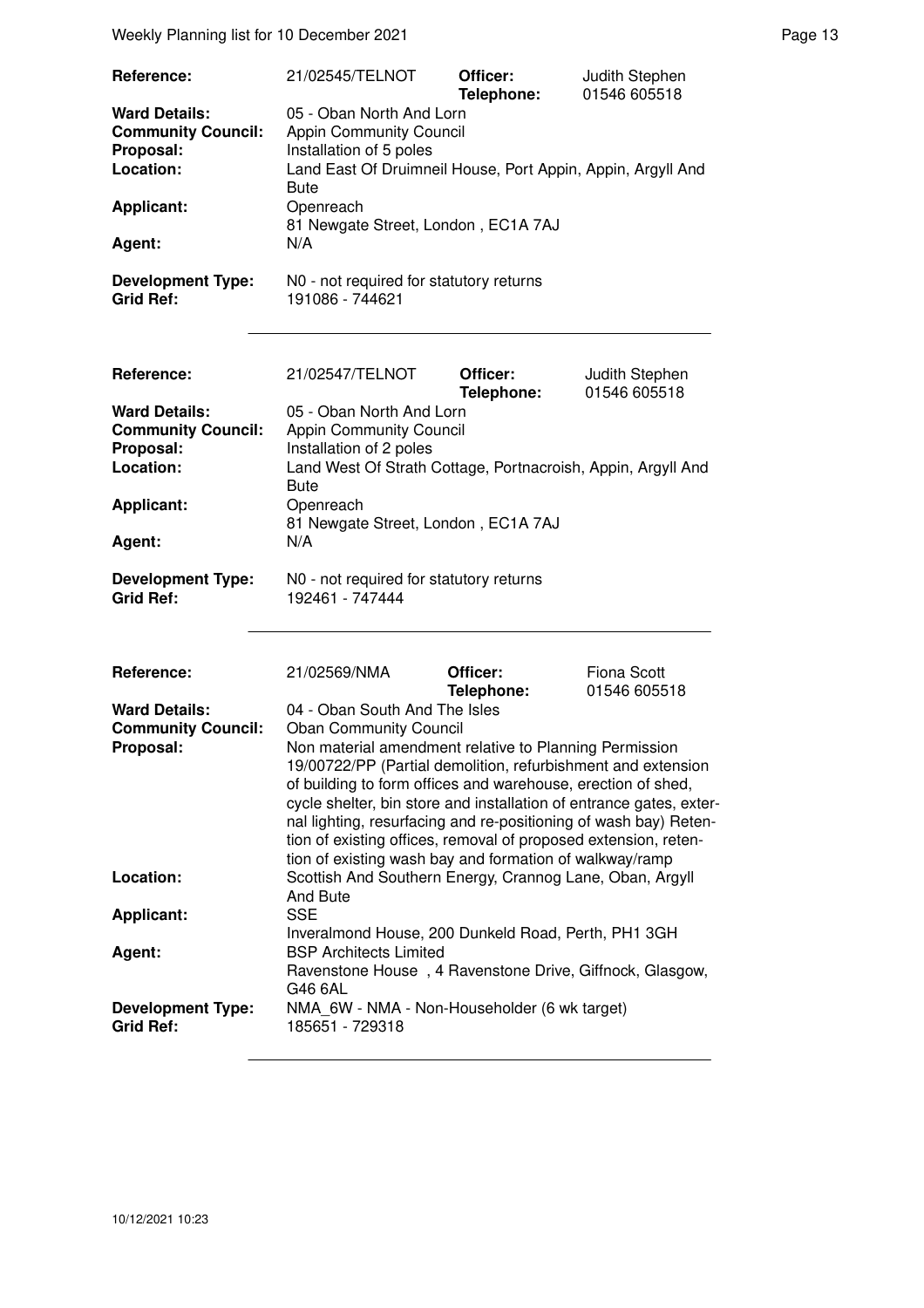Weekly Planning list for 10 December 2021 **Page 14** Page 14

| Non Material Amendment to planning permission reference           |
|-------------------------------------------------------------------|
|                                                                   |
|                                                                   |
|                                                                   |
| 18/02384/PP (Erection of detached garage, workshop and stu-       |
| dio) Store/workshop roof covering changes from corrugated         |
| sheet to natural slate, garage door changed from up and over      |
|                                                                   |
| Clearwater, Gruline, Isle Of Mull, Isle Of Mull, Argyll And Bute, |
|                                                                   |
| Clearwater, Torlochan, Gruline, Isle Of Mull, Argyll And Bute,    |
|                                                                   |
| Ceol Na Mara, Craignure, Isle Of Mull, Argyll And Bute, PA65      |
|                                                                   |
|                                                                   |
|                                                                   |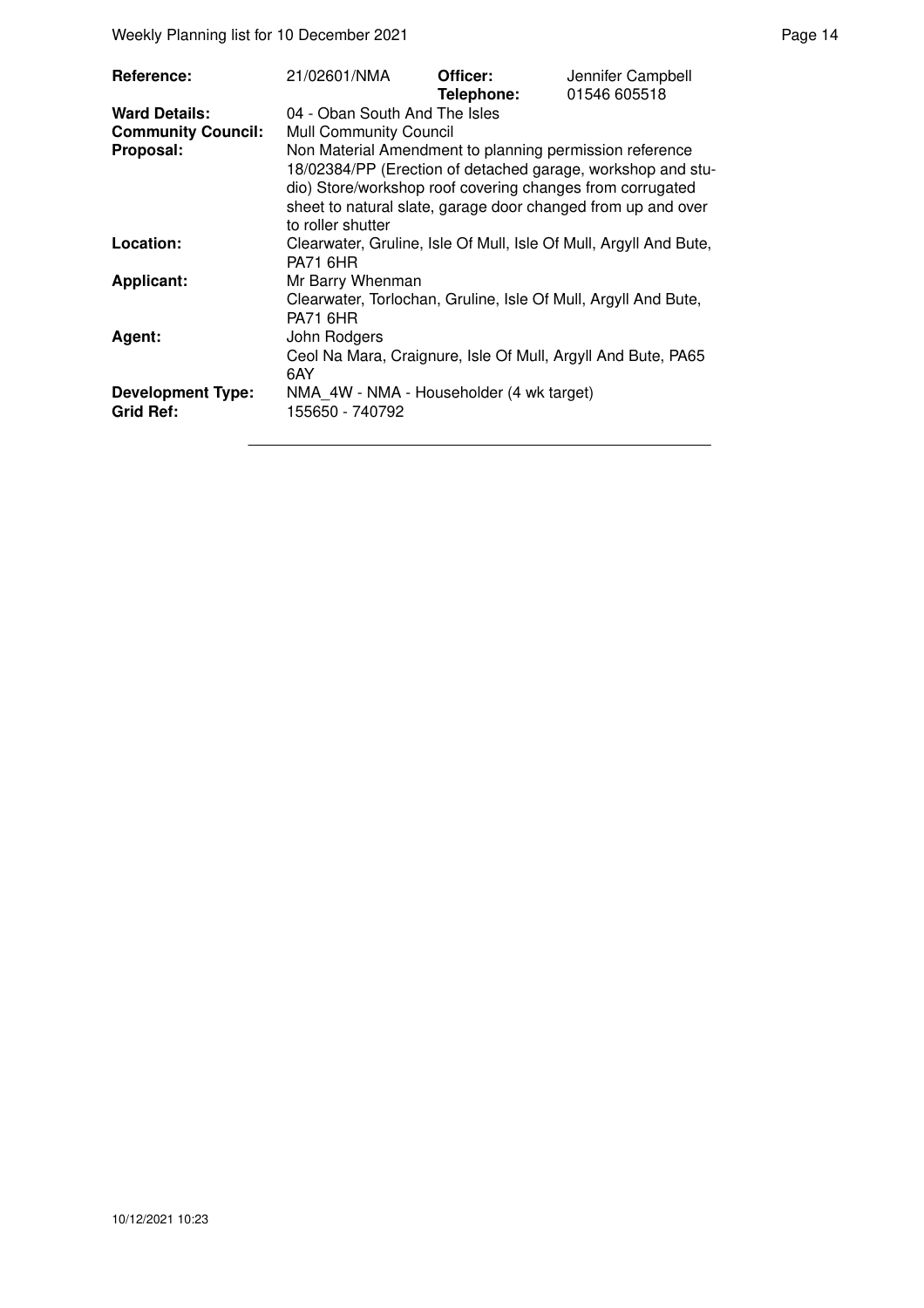## **Mid Argyll, Kintyre and Islay**

| Reference:                                   | 21/01164/PP                                                 | Officer:<br>Telephone: | Tiwaah P Antwi<br>01546 605518                                   |
|----------------------------------------------|-------------------------------------------------------------|------------------------|------------------------------------------------------------------|
| <b>Ward Details:</b>                         | 02 - Kintyre And The Islands                                |                        |                                                                  |
| <b>Community Council:</b>                    | South Knapdale Community Council                            |                        |                                                                  |
| Proposal:                                    | windows                                                     |                        | Installation of air source heat pump and replacement of existing |
| Location:                                    | South Lodge, Ardpatrick, Tarbert, Argyll And Bute, PA29 6YA |                        |                                                                  |
| <b>Applicant:</b>                            | Mr And Mrs G Thompson                                       |                        |                                                                  |
|                                              | South Lodge, Ardpatrick, Tarbert, Argyll And Bute, PA29 6YA |                        |                                                                  |
| Agent:                                       | <b>JML SIPS</b>                                             |                        |                                                                  |
|                                              | The Arns, Auchterarder, Perthshire, PH3 1EJ                 |                        |                                                                  |
| <b>Development Type:</b><br><b>Grid Ref:</b> | N01 - Householder developments<br>175373 - 659116           |                        |                                                                  |

| <b>Reference:</b>                            | 21/01752/LIB                                                                         | Officer:<br>Telephone: | Kim MacKay<br>01546 605518 |
|----------------------------------------------|--------------------------------------------------------------------------------------|------------------------|----------------------------|
| <b>Ward Details:</b>                         | 01 - South Kintyre                                                                   |                        |                            |
| <b>Community Council:</b>                    | <b>Campbeltown Community Council</b>                                                 |                        |                            |
| Proposal:                                    | Display of 4 fascia signs (non-illuminated)                                          |                        |                            |
| Location:                                    | 1 - 3 Hazelburn Business Park, Campbeltown, Argyll And Bute,<br><b>PA28 6HA</b>      |                        |                            |
| <b>Applicant:</b>                            | <b>NFU Mutual</b><br>Tiddington Road, Stratford Upon Avon, Warwickshire, CV37<br>7BJ |                        |                            |
| Agent:                                       | N/A                                                                                  |                        |                            |
| <b>Development Type:</b><br><b>Grid Ref:</b> | $N14$ - Listed bldg + con area consents<br>171696 - 620861                           |                        |                            |

| Reference:                                                     | 21/01942/PP                                                                                                                | Officer:<br>Telephone: | Derek Wilson<br>01546 605518 |
|----------------------------------------------------------------|----------------------------------------------------------------------------------------------------------------------------|------------------------|------------------------------|
| <b>Ward Details:</b><br><b>Community Council:</b><br>Proposal: | 02 - Kintyre And The Islands<br>Jura Community Council<br>Installation of replacement window and 2 new vents in distillery |                        |                              |
|                                                                | building with regards to internal works for upgrading visitor<br>facilities                                                |                        |                              |
| Location:                                                      | Isle Of Jura Distillery Co, Craighouse, Isle Of Jura, Argyll And<br>Bute, PA60 7XT                                         |                        |                              |
| <b>Applicant:</b>                                              | Isle Of Jura Distillery Co<br>Isle Of Jura Distillery, Craighouse, Isle Of Jura, Argyll And Bute,<br><b>PA60 7XT</b>       |                        |                              |
| Agent:                                                         | Kearney Donald Partnership<br>Hillside House, Belford Road, Fort William, PH33 6BT                                         |                        |                              |
| <b>Development Type:</b><br><b>Grid Ref:</b>                   | N10B - Other developments - Local<br>152652 - 667016                                                                       |                        |                              |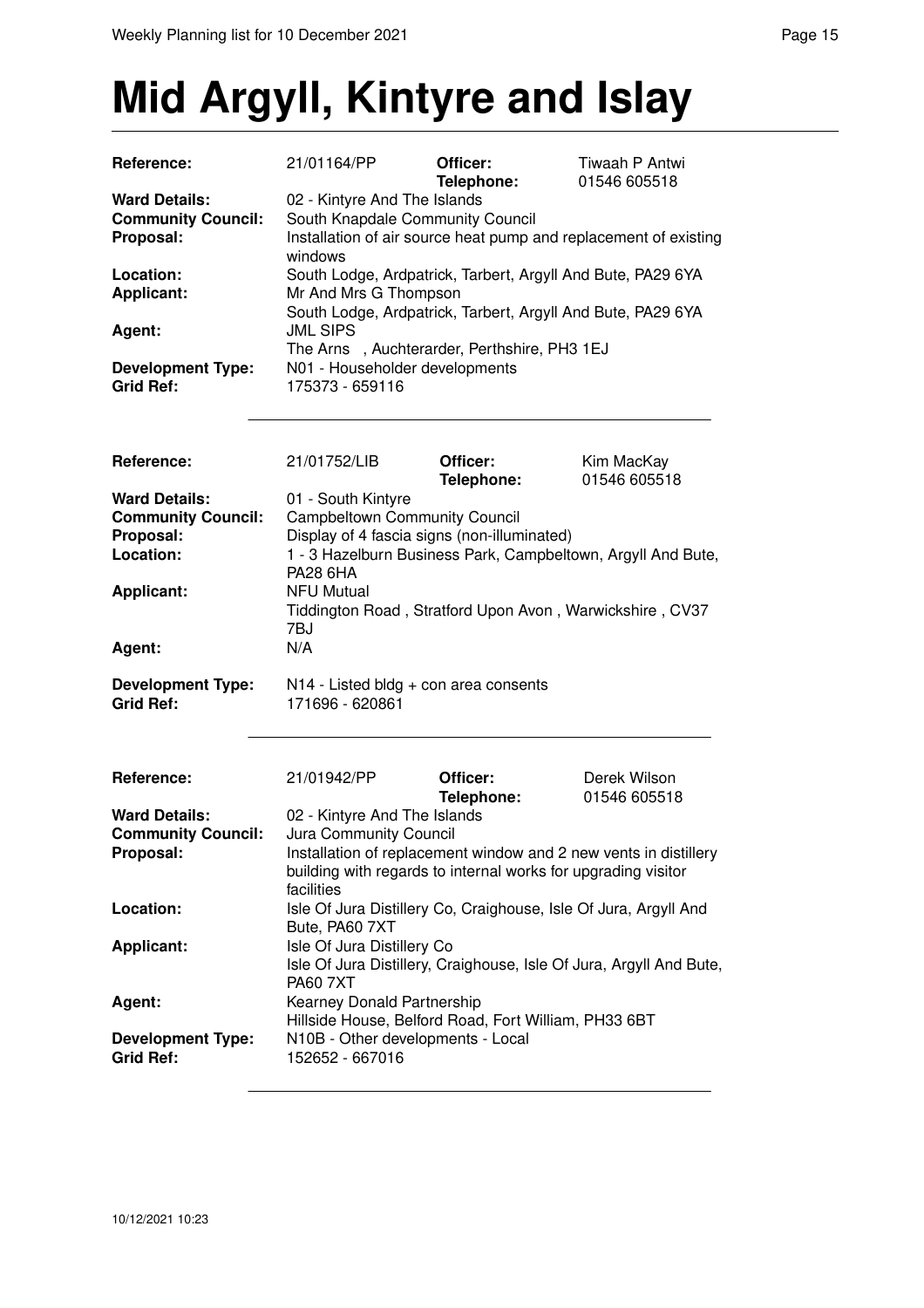Weekly Planning list for 10 December 2021 **Page 16** Page 16

| Reference:                                   | 21/02135/PP                                                                                                                       | Officer:<br>Telephone: | Derek Wilson<br>01546 605518 |
|----------------------------------------------|-----------------------------------------------------------------------------------------------------------------------------------|------------------------|------------------------------|
| <b>Ward Details:</b>                         | 02 - Kintyre And The Islands                                                                                                      |                        |                              |
| <b>Community Council:</b>                    | <b>Islay Community Council</b>                                                                                                    |                        |                              |
| Proposal:                                    | Erection of store and visitor centre, installation of effluent tank<br>and molasses tank to facilitate the Gin and Rum distillery |                        |                              |
| Location:                                    | The Old Lemonade Factory, Port Ellen, Isle Of Islay, Argyll And<br><b>Bute</b>                                                    |                        |                              |
| <b>Applicant:</b>                            | The Vintage Malt Whisky Company Limited<br>2 Stewart Street, Minlgavie, Glasgow, G62 6BW                                          |                        |                              |
| Agent:                                       | <b>Bowman Stewart</b><br>1 Victoria Buildings, 34 Union Street, Lochgilphead, Argyll And<br>Bute, PA31 8JS                        |                        |                              |
| <b>Development Type:</b><br><b>Grid Ref:</b> | N10B - Other developments - Local<br>136093 - 645843                                                                              |                        |                              |

| Reference:                | 21/02137/PP                                                   | Officer:   | Fleur Rothwell |
|---------------------------|---------------------------------------------------------------|------------|----------------|
|                           |                                                               | Telephone: | 01546 605518   |
| <b>Ward Details:</b>      | 02 - Kintyre And The Islands                                  |            |                |
| <b>Community Council:</b> | <b>Gigha Community Council</b>                                |            |                |
| Proposal:                 | Erection of 25 metre high lattice tower, associated ancillary |            |                |
|                           | works and formation of vehicular access                       |            |                |
| Location:                 | Hillside At Drumyeonmore Farm, Isle Of Gigha, Argyll And Bute |            |                |
| <b>Applicant:</b>         | CK Hutchison Networks (UK) Ltd                                |            |                |
|                           | Great Brighams Mead, Vastern Road, Reading, RG1 8DJ           |            |                |
| Agent:                    | <b>WHP Telecoms Limited</b>                                   |            |                |
|                           | Station Court, 1A Station Road, Guiseley, Leeds, LS20 8EY     |            |                |
| <b>Development Type:</b>  | N10B - Other developments - Local                             |            |                |
| <b>Grid Ref:</b>          | 165007 - 650457                                               |            |                |

| Reference:                                   | 21/02142/PP                                                                                                                                                                                               | Officer:<br>Telephone: | Kim MacKay<br>01546 605518 |
|----------------------------------------------|-----------------------------------------------------------------------------------------------------------------------------------------------------------------------------------------------------------|------------------------|----------------------------|
| <b>Ward Details:</b>                         | 02 - Kintyre And The Islands                                                                                                                                                                              |                        |                            |
| <b>Community Council:</b>                    | <b>Tarbert And Skipness Community Council</b>                                                                                                                                                             |                        |                            |
| Proposal:                                    | Change of use of bed and breakfast/guesthouse (Class 7) to<br>dwellinghouse (Class 9). Change of use of land for the siting of<br>self contained holiday pod and alterations to parking arrange-<br>ments |                        |                            |
| Location:<br><b>Applicant:</b>               | The Cuillins, Barran Road, Tarbert, Argyll And Bute, PA29 6TX<br>Miss Carolyn McAlpine                                                                                                                    |                        |                            |
|                                              | The Cuillins, Barran Road, Tarbert, Argyll And Bute, PA29 6TX                                                                                                                                             |                        |                            |
| Agent:                                       | N/A                                                                                                                                                                                                       |                        |                            |
| <b>Development Type:</b><br><b>Grid Ref:</b> | N10B - Other developments - Local<br>186064 - 668680                                                                                                                                                      |                        |                            |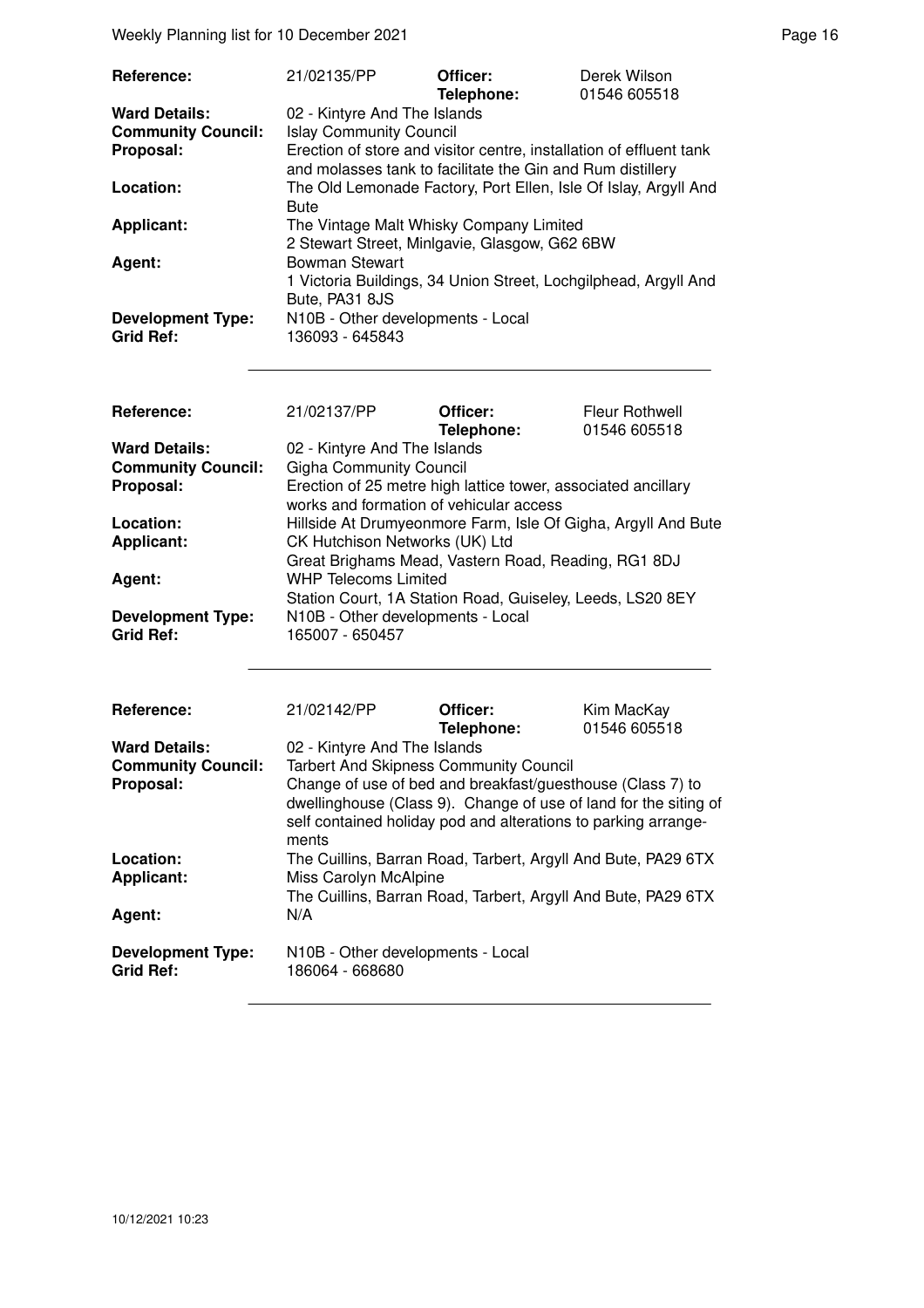Weekly Planning list for 10 December 2021 **Page 17** Neekly Planning list for 10 December 2021

| <b>Reference:</b>                            | 21/02244/PP                                          | Officer:<br>Telephone: | Allocated To Area Office<br>01546 605518                        |
|----------------------------------------------|------------------------------------------------------|------------------------|-----------------------------------------------------------------|
| <b>Ward Details:</b>                         | 02 - Kintyre And The Islands                         |                        |                                                                 |
| <b>Community Council:</b>                    | <b>Islay Community Council</b>                       |                        |                                                                 |
| Proposal:                                    | Erection of short term holiday let cabin             |                        |                                                                 |
| Location:                                    | Argyll And Bute, PA43 7JA                            |                        | Garden Ground Of Cardhu, Birch Drive, Bowmore, Isle Of Islay,   |
| <b>Applicant:</b>                            | Mr Fraser Hughes<br><b>PA43 7JA</b>                  |                        | Cardhu, Birch Drive, Bowmore, Isle Of Islay, Argyll And Bute,   |
| Agent:                                       | <b>Hepburn Consulting</b><br>7AW                     |                        | Raineach Mhor, Port Ellen, Isle Of Islay, Argyll And Bute, PA42 |
| <b>Development Type:</b><br><b>Grid Ref:</b> | N10B - Other developments - Local<br>131617 - 659867 |                        |                                                                 |

| Reference:                | 21/02372/NMA                                                                                                                                 | Officer:<br>Telephone: | Derek Wilson<br>01546 605518 |  |
|---------------------------|----------------------------------------------------------------------------------------------------------------------------------------------|------------------------|------------------------------|--|
| <b>Ward Details:</b>      | 02 - Kintyre And The Islands                                                                                                                 |                        |                              |  |
| <b>Community Council:</b> | Jura Community Council                                                                                                                       |                        |                              |  |
| Proposal:                 | Non material amendment to planning permission reference<br>20/02092/PP (Alterations and extension to dwellinghouse) Vari-<br>ous amendments. |                        |                              |  |
|                           |                                                                                                                                              |                        |                              |  |
| Location:                 | Bishop's Well, Craighouse, Isle Of Jura, Argyll And Bute, PA60<br>7XG.                                                                       |                        |                              |  |
| <b>Applicant:</b>         | Mrs Roxanna Robb                                                                                                                             |                        |                              |  |
|                           | Bishop's Well, Craighouse, Isle Of Jura, Argyll And Bute, PA60<br>7XG                                                                        |                        |                              |  |
| Agent:                    | <b>Rbstudio Architects</b>                                                                                                                   |                        |                              |  |
|                           | 21A Haven Road, Bournemouth, BH13 7LE                                                                                                        |                        |                              |  |
| <b>Development Type:</b>  | NMA 4W - NMA - Householder (4 wk target)                                                                                                     |                        |                              |  |
| <b>Grid Ref:</b>          | 153052 - 668712                                                                                                                              |                        |                              |  |

| Reference:                                   | 21/02475/PP                                                                                                             | Officer:                                                    | Tiwaah P Antwi |  |
|----------------------------------------------|-------------------------------------------------------------------------------------------------------------------------|-------------------------------------------------------------|----------------|--|
|                                              |                                                                                                                         | Telephone:                                                  | 01546 605518   |  |
| <b>Ward Details:</b>                         | 02 - Kintyre And The Islands                                                                                            |                                                             |                |  |
| <b>Community Council:</b>                    | <b>Tarbert And Skipness Community Council</b>                                                                           |                                                             |                |  |
| Proposal:                                    | Erection of dwellinghouse with detached garage, installation of<br>septic tank and improvement works to existing access |                                                             |                |  |
| Location:                                    | Land South East Of Barmore Cottage, Barmore, Tarbert, Argyll<br>And Bute                                                |                                                             |                |  |
| <b>Applicant:</b>                            | Mr And Mrs Graeme And Liz Scott<br>Barmore Farm Steading, Stonefield, Tarbert, Argyll And Bute,<br><b>PA29 6YJ</b>      |                                                             |                |  |
| Agent:                                       | Fair Planning & Design<br>5DJ                                                                                           | Lios Mhoire, Ardconnel Terrace, Oban, Argyll And Bute, PA34 |                |  |
| <b>Development Type:</b><br><b>Grid Ref:</b> | N03B - Housing - Local<br>186144 - 670752                                                                               |                                                             |                |  |